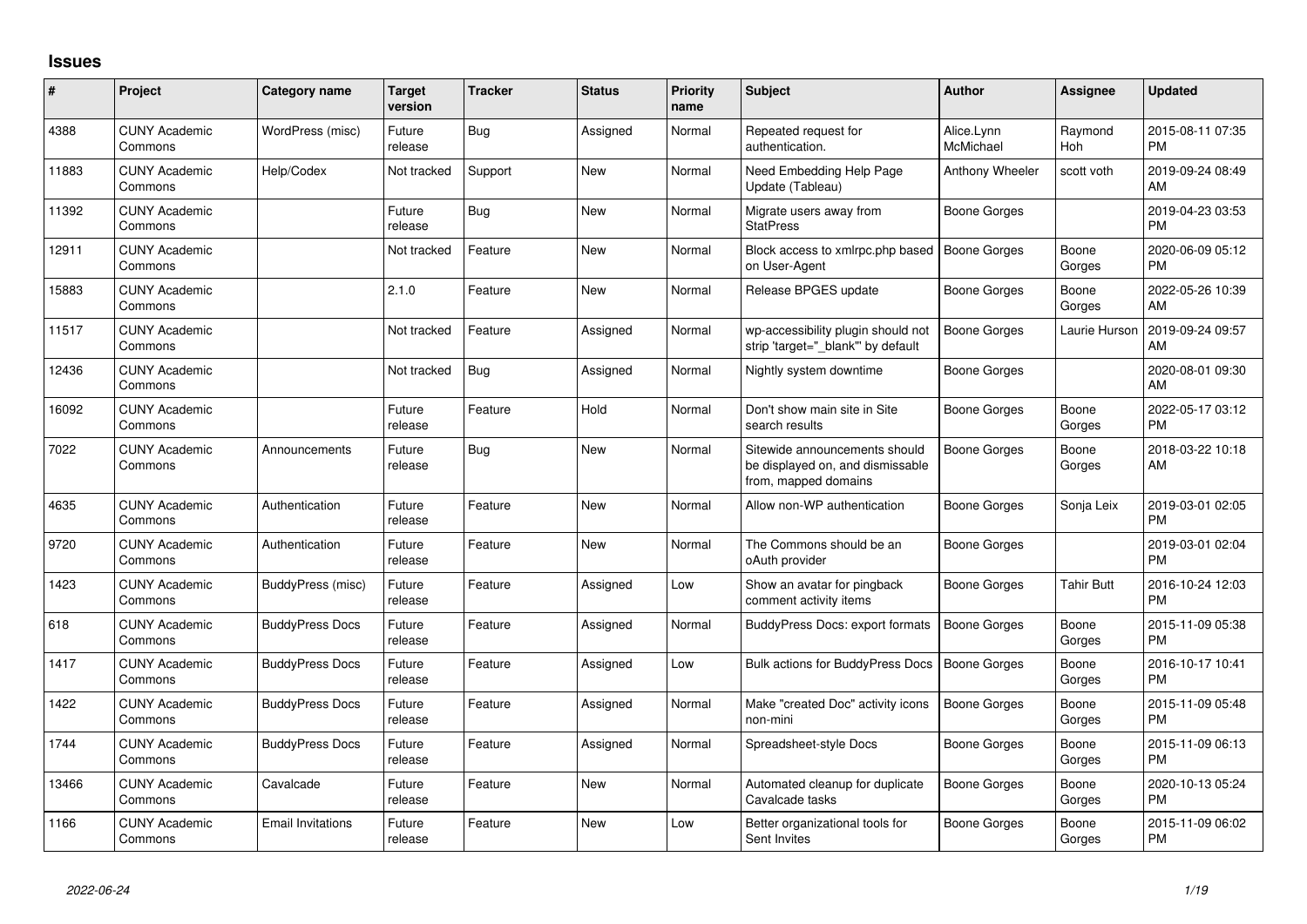| #     | Project                         | <b>Category name</b>           | <b>Target</b><br>version | <b>Tracker</b> | <b>Status</b> | <b>Priority</b><br>name | <b>Subject</b>                                                                                | Author              | <b>Assignee</b>   | <b>Updated</b>                |
|-------|---------------------------------|--------------------------------|--------------------------|----------------|---------------|-------------------------|-----------------------------------------------------------------------------------------------|---------------------|-------------------|-------------------------------|
| 1167  | <b>CUNY Academic</b><br>Commons | <b>Email Invitations</b>       | Future<br>release        | Feature        | <b>New</b>    | Low                     | Allow email invitations to be<br>resent                                                       | <b>Boone Gorges</b> | Boone<br>Gorges   | 2015-11-12 12:53<br>AM        |
| 1165  | <b>CUNY Academic</b><br>Commons | <b>Email Invitations</b>       | Future<br>release        | Feature        | Assigned      | Low                     | Allow saved lists of invitees under<br>Send Invites                                           | <b>Boone Gorges</b> | Boone<br>Gorges   | 2015-11-09 06:03<br><b>PM</b> |
| 12042 | <b>CUNY Academic</b><br>Commons | <b>Email Notifications</b>     | Future<br>release        | Feature        | New           | Normal                  | Improved error logging for BPGES<br>send queue                                                | <b>Boone Gorges</b> | Boone<br>Gorges   | 2021-11-19 12:25<br><b>PM</b> |
| 4481  | <b>CUNY Academic</b><br>Commons | Events                         | Future<br>release        | Feature        | <b>New</b>    | Normal                  | Group admins/mods should have<br>the ability to unlink an event from<br>the group             | Boone Gorges        | Boone<br>Gorges   | 2017-04-24 03:53<br><b>PM</b> |
| 6749  | <b>CUNY Academic</b><br>Commons | Events                         | Future<br>release        | Bug            | <b>New</b>    | Low                     | BPEO iCal request can trigger<br>very large number of DB queries                              | <b>Boone Gorges</b> | Raymond<br>Hoh    | 2016-11-15 10:09<br><b>PM</b> |
| 3580  | <b>CUNY Academic</b><br>Commons | Group Blogs                    | Future<br>release        | Feature        | New           | Normal                  | Multiple blogs per group                                                                      | Boone Gorges        | Boone<br>Gorges   | 2018-02-20 02:02<br><b>PM</b> |
| 11834 | <b>CUNY Academic</b><br>Commons | Group Files                    | Future<br>release        | Feature        | New           | Normal                  | Improved tools for managing<br>group file folders                                             | <b>Boone Gorges</b> | Sonja Leix        | 2019-09-06 03:55<br><b>PM</b> |
| 12091 | <b>CUNY Academic</b><br>Commons | Group Files                    | Future<br>release        | Feature        | New           | Normal                  | Improved pre-upload file<br>validation for bp-group-documents                                 | <b>Boone Gorges</b> | Boone<br>Gorges   | 2019-11-14 01:21<br><b>PM</b> |
| 13358 | <b>CUNY Academic</b><br>Commons | Group Forums                   | Future<br>release        | Feature        | <b>New</b>    | Normal                  | Improved UI for group forum<br>threading settings                                             | <b>Boone Gorges</b> | Raymond<br>Hoh    | 2021-11-19 12:27<br><b>PM</b> |
| 3192  | <b>CUNY Academic</b><br>Commons | Group Forums                   | Future<br>release        | Feature        | Assigned      | Normal                  | Customizable forum views for<br>bbPress 2.x group forums                                      | <b>Boone Gorges</b> | Raymond<br>Hoh    | 2015-11-09 12:47<br><b>PM</b> |
| 3193  | <b>CUNY Academic</b><br>Commons | Group Forums                   | Future<br>release        | Feature        | Assigned      | Normal                  | bbPress 2.x dynamic roles and<br><b>RBE</b>                                                   | <b>Boone Gorges</b> | Boone<br>Gorges   | 2014-09-30 01:30<br><b>PM</b> |
| 14309 | <b>CUNY Academic</b><br>Commons | Group Library                  | Future<br>release        | Feature        | <b>New</b>    | Normal                  | Better handling of<br>bp_group_document file<br>download attempts when file is<br>not present | Boone Gorges        | Boone<br>Gorges   | 2021-11-19 12:28<br><b>PM</b> |
| 1983  | <b>CUNY Academic</b><br>Commons | Home Page                      | Future<br>release        | Feature        | Assigned      | Low                     | Media Library integration with<br>Featured Content plugin                                     | <b>Boone Gorges</b> | Dominic<br>Giglio | 2014-03-17 10:34<br>AM        |
| 10580 | <b>CUNY Academic</b><br>Commons | Information<br>Architecture    | Future<br>release        | Design/UX      | <b>New</b>    | Normal                  | Primary nav item review                                                                       | Boone Gorges        | Sara Cannon       | 2021-11-19 12:37<br><b>PM</b> |
| 13891 | <b>CUNY Academic</b><br>Commons | Internal Tools and<br>Workflow | 2.1.0                    | Feature        | <b>New</b>    | Normal                  | Migrate automated linting to<br>GitHub Actions                                                | Boone Gorges        | Jeremy Felt       | 2022-05-26 10:45<br>AM        |
| 15194 | <b>CUNY Academic</b><br>Commons | Internal Tools and<br>Workflow | 2.1.0                    | Feature        | New           | Normal                  | PHPCS sniff for un-restored<br>switch to blog() calls                                         | Boone Gorges        | Jeremy Felt       | 2022-05-26 10:45<br>AM        |
| 3230  | <b>CUNY Academic</b><br>Commons | Internal Tools and<br>Workflow | Not tracked              | Feature        | Assigned      | High                    | Scripts for quicker<br>provisioning/updating of<br>development environments                   | Boone Gorges        | Boone<br>Gorges   | 2016-01-26 04:54<br><b>PM</b> |
| 5234  | <b>CUNY Academic</b><br>Commons | Membership                     | Future<br>release        | Feature        | Assigned      | Normal                  | Write Unconfirmed patch for WP                                                                | Boone Gorges        | Boone<br>Gorges   | 2016-10-24 11:18<br>AM        |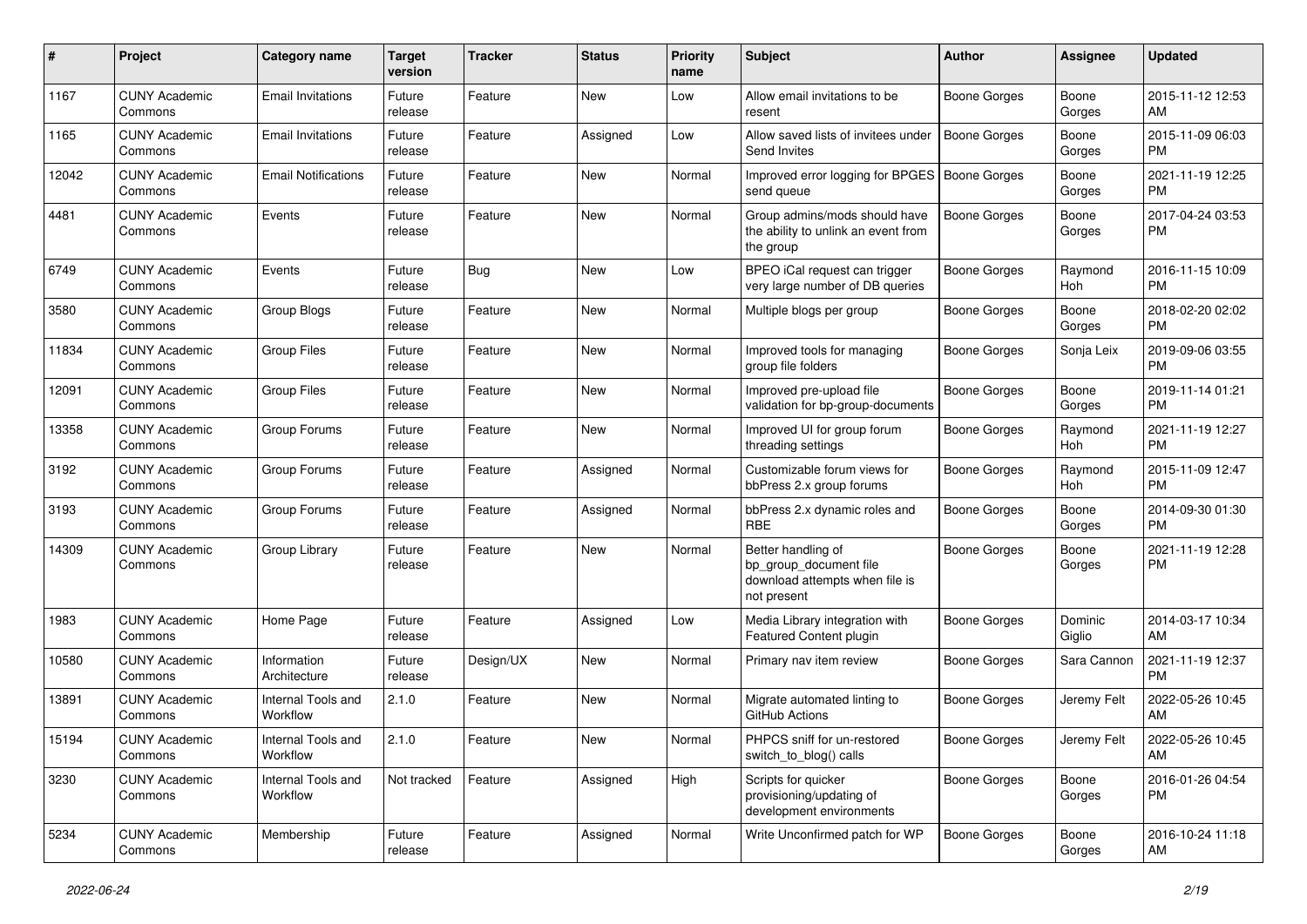| #     | Project                         | <b>Category name</b>     | <b>Target</b><br>version | <b>Tracker</b> | <b>Status</b>        | <b>Priority</b><br>name | <b>Subject</b>                                                                                               | <b>Author</b>       | <b>Assignee</b>     | <b>Updated</b>                |
|-------|---------------------------------|--------------------------|--------------------------|----------------|----------------------|-------------------------|--------------------------------------------------------------------------------------------------------------|---------------------|---------------------|-------------------------------|
| 3330  | <b>CUNY Academic</b><br>Commons | My Commons               | Future<br>release        | Feature        | Assigned             | Normal                  | "Commons Information" tool                                                                                   | Boone Gorges        | Chris Stein         | 2014-09-22 08:46<br><b>PM</b> |
| 10794 | <b>CUNY Academic</b><br>Commons | Performance              | Not tracked              | Bug            | <b>New</b>           | Normal                  | Memcached connection<br>occasionally breaks                                                                  | Boone Gorges        | Boone<br>Gorges     | 2018-12-06 03:30<br><b>PM</b> |
| 3048  | <b>CUNY Academic</b><br>Commons | <b>Public Portfolio</b>  | Future<br>release        | Feature        | <b>New</b>           | Low                     | Images for rich text profile fields                                                                          | Boone Gorges        | Boone<br>Gorges     | 2014-02-19 12:56<br><b>PM</b> |
| 14184 | <b>CUNY Academic</b><br>Commons | <b>Public Portfolio</b>  | Future<br>release        | Feature        | <b>New</b>           | Normal                  | Centralized mechanism for storing<br>Campus affiliations                                                     | <b>Boone Gorges</b> | Boone<br>Gorges     | 2022-01-04 11:35<br>AM        |
| 2832  | <b>CUNY Academic</b><br>Commons | <b>Public Portfolio</b>  | Future<br>release        | Feature        | Assigned             | Normal                  | Improve interface for (not)<br>auto-linking profile fields                                                   | Boone Gorges        | Chris Stein         | 2015-01-05 08:52<br><b>PM</b> |
| 11945 | <b>CUNY Academic</b><br>Commons | Reckoning                | Future<br>release        | Feature        | Reporter<br>Feedback | Normal                  | Add Comments bubble to<br>Reckoning views                                                                    | Boone Gorges        | Boone<br>Gorges     | 2019-11-12 05:14<br><b>PM</b> |
| 308   | <b>CUNY Academic</b><br>Commons | Registration             | Future<br>release        | Feature        | <b>New</b>           | Normal                  | Group recommendations for<br>signup process                                                                  | Boone Gorges        | Samantha<br>Raddatz | 2015-11-09 05:07<br><b>PM</b> |
| 3002  | <b>CUNY Academic</b><br>Commons | Search                   | Future<br>release        | Feature        | Assigned             | Normal                  | Overhaul CAC search by using<br>external search appliance                                                    | Boone Gorges        | Boone<br>Gorges     | 2020-07-15 03:05<br><b>PM</b> |
| 13048 | <b>CUNY Academic</b><br>Commons | Shortcodes and<br>embeds | Future<br>release        | Feature        | <b>New</b>           | Normal                  | Jupyter Notebooks support                                                                                    | Boone Gorges        |                     | 2020-07-14 11:46<br>AM        |
| 13331 | <b>CUNY Academic</b><br>Commons | Site cloning             | Future<br>release        | Bug            | New                  | Normal                  | Combine Site Template and<br>Clone operations                                                                | Boone Gorges        | Jeremy Felt         | 2021-11-19 12:39<br><b>PM</b> |
| 5488  | <b>CUNY Academic</b><br>Commons | Social Paper             | Future<br>release        | <b>Bug</b>     | New                  | Normal                  | Add a "last edited by" field to<br>Social Paper group directories                                            | Boone Gorges        |                     | 2016-04-21 10:05<br><b>PM</b> |
| 5489  | <b>CUNY Academic</b><br>Commons | Social Paper             | Future<br>release        | Feature        | New                  | Normal                  | Asc/desc sorting for Social Paper<br>directories                                                             | <b>Boone Gorges</b> |                     | 2016-04-21 10:06<br><b>PM</b> |
| 7663  | <b>CUNY Academic</b><br>Commons | Social Paper             | Future<br>release        | Bug            | <b>New</b>           | Normal                  | Social Paper notifications not<br>formatted correctly on secondary<br>sites                                  | Boone Gorges        | Boone<br>Gorges     | 2018-04-16 03:52<br><b>PM</b> |
| 6332  | <b>CUNY Academic</b><br>Commons | WordPress (misc)         | Future<br>release        | Feature        | <b>New</b>           | Normal                  | Allow uploaded files to be marked<br>as private in an ad hoc way                                             | Boone Gorges        |                     | 2016-10-17 11:41<br><b>PM</b> |
| 11024 | <b>CUNY Academic</b><br>Commons | WordPress (misc)         | Future<br>release        | <b>Bug</b>     | <b>New</b>           | Normal                  | Subsites should not show "you<br>should update your .htaccess<br>now" notice after permalink<br>setting save | Boone Gorges        |                     | 2019-01-28 01:35<br><b>PM</b> |
| 13835 | <b>CUNY Academic</b><br>Commons | WordPress (misc)         | Future<br>release        | Feature        | <b>New</b>           | Normal                  | Allow OneSearch widget to have<br>'CUNY' as campus                                                           | <b>Boone Gorges</b> | Boone<br>Gorges     | 2021-11-19 12:39<br><b>PM</b> |
| 1508  | <b>CUNY Academic</b><br>Commons | WordPress (misc)         | Future<br>release        | Feature        | Assigned             | Normal                  | Share login cookies across<br>mapped domains                                                                 | Boone Gorges        | Boone<br>Gorges     | 2012-07-02 12:12<br><b>PM</b> |
| 10380 | <b>CUNY Academic</b><br>Commons | WordPress (misc)         | Future<br>release        | Feature        | In Progress          | Normal                  | Remove blacklisted plugins                                                                                   | Boone Gorges        |                     | 2022-04-26 12:00<br><b>PM</b> |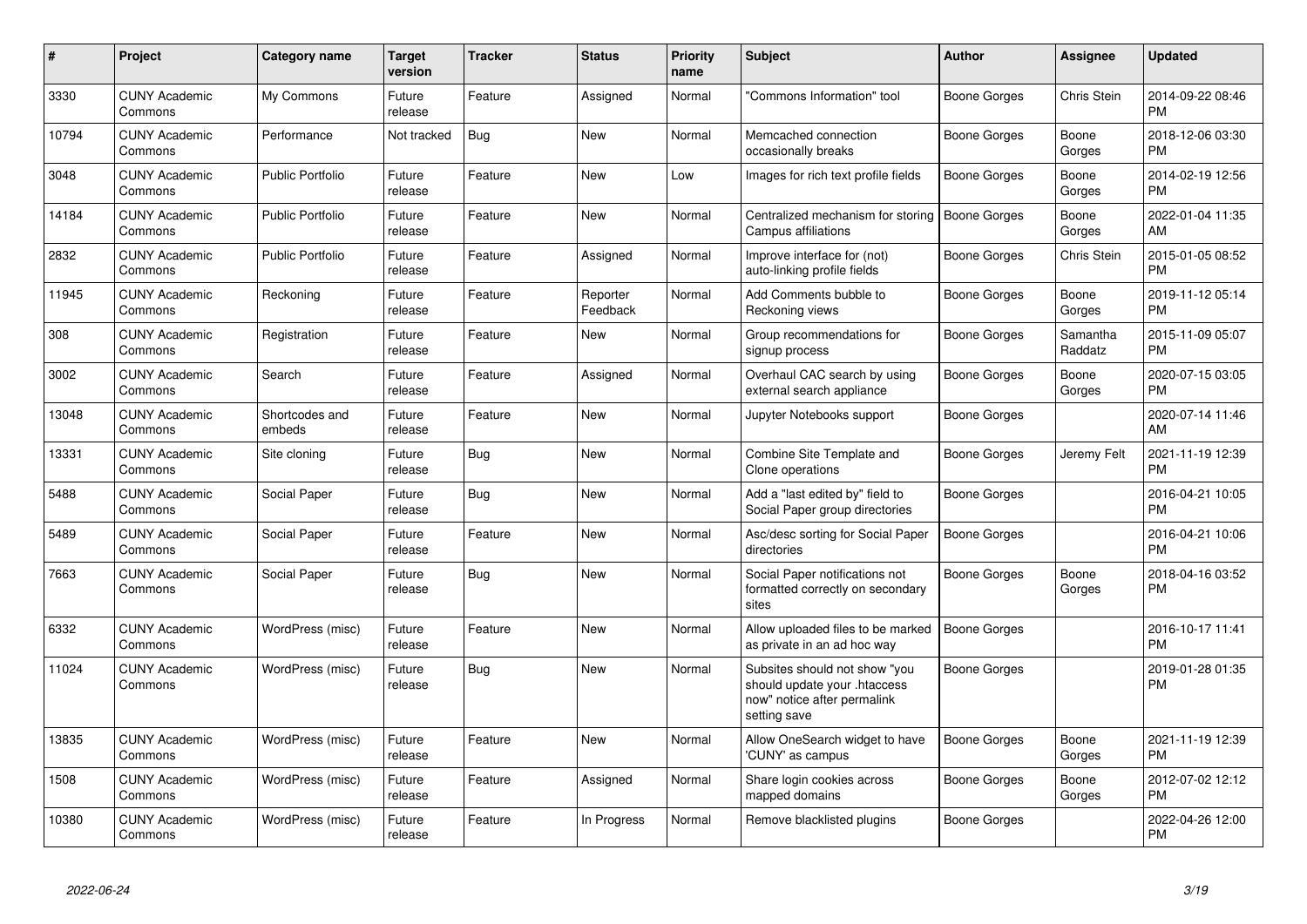| $\#$  | <b>Project</b>                                                          | <b>Category name</b>     | <b>Target</b><br>version | <b>Tracker</b> | <b>Status</b>        | <b>Priority</b><br>name | <b>Subject</b>                                                   | <b>Author</b>      | <b>Assignee</b>       | <b>Updated</b>                |
|-------|-------------------------------------------------------------------------|--------------------------|--------------------------|----------------|----------------------|-------------------------|------------------------------------------------------------------|--------------------|-----------------------|-------------------------------|
| 9926  | <b>CUNY Academic</b><br>Commons                                         | <b>WordPress Plugins</b> | Future<br>release        | Bug            | <b>New</b>           | Normal                  | twitter-mentions-as-comments<br>cron jobs can run long           | Boone Gorges       | Boone<br>Gorges       | 2018-10-24 12:34<br><b>PM</b> |
| 14987 | <b>CUNY Academic</b><br>Commons                                         | <b>WordPress Plugins</b> | Future<br>release        | Bug            | <b>New</b>           | Normal                  | Elementor update causes<br>database freeze-up                    | Boone Gorges       | Boone<br>Gorges       | 2021-11-29 12:02<br><b>PM</b> |
| 1460  | <b>CUNY Academic</b><br>Commons                                         | Analytics                | Future<br>release        | Feature        | Assigned             | Normal                  | Update System Report                                             | <b>Brian Foote</b> | Boone<br>Gorges       | 2015-11-09 06:13<br><b>PM</b> |
| 2666  | <b>CUNY Academic</b><br>Commons                                         | About page               | Not tracked              | Documentation  | Assigned             | Normal                  | <b>Update About Text</b>                                         | Chris Stein        | Luke Waltzer          | 2016-03-04 11:19<br>AM        |
| 860   | <b>CUNY Academic</b><br>Commons                                         | Design                   | Future<br>release        | Design/UX      | Assigned             | Normal                  | <b>Standardize Button Treatment</b><br><b>Across the Commons</b> | Chris Stein        | Chris Stein           | 2014-05-01 09:45<br>AM        |
| 3059  | <b>CUNY Academic</b><br>Commons                                         | Group Forums             | Future<br>release        | Design/UX      | New                  | Normal                  | Forum Post Permissable Content<br><b>Explanatory Text</b>        | Chris Stein        | Chris Stein           | 2015-04-02 11:27<br>AM        |
| 3565  | <b>CUNY Academic</b><br>Commons                                         | My Commons               | Not tracked              | Documentation  | <b>New</b>           | Normal                  | Load Newest inconsistencies                                      | Chris Stein        | scott voth            | 2015-11-09 01:16<br><b>PM</b> |
| 2881  | <b>CUNY Academic</b><br>Commons                                         | <b>Public Portfolio</b>  | Future<br>release        | Feature        | Assigned             | Normal                  | Redesign the UX for Profiles                                     | Chris Stein        | Chris Stein           | 2016-10-13 12:45<br><b>PM</b> |
| 15210 | <b>CUNY Academic</b><br>Commons                                         | Analytics                | Not tracked              | Design/UX      | <b>New</b>           | Normal                  | Google Analytics improvements                                    | Colin McDonald     | Boone<br>Gorges       | 2022-05-24 10:47<br>AM        |
| 13199 | <b>CUNY Academic</b><br>Commons                                         | Group Forums             | Future<br>release        | Feature        | <b>New</b>           | Normal                  | Favoring Groups over bbPress<br>plugin                           | Colin McDonald     | Colin<br>McDonald     | 2021-11-19 12:28<br><b>PM</b> |
| 13370 | <b>CUNY Academic</b><br>Commons                                         | Group Library            | Future<br>release        | Feature        | <b>New</b>           | Normal                  | Library bulk deletion and folder<br>editing                      | Colin McDonald     | Boone<br>Gorges       | 2020-10-13 10:41<br>AM        |
| 9729  | <b>CUNY Academic</b><br>Commons                                         | <b>SEO</b>               | Not tracked              | Support        | <b>New</b>           | Normal                  | 503 Errors showing on<br>newlaborforum.cuny.edu                  | Diane Krauthamer   | Raymond<br>Hoh        | 2018-05-22 04:48<br><b>PM</b> |
| 3615  | <b>CUNY Academic</b><br>Commons                                         | Redmine                  | Not tracked              | Feature        | <b>New</b>           | Low                     | Create Redmine issues via email                                  | Dominic Giglio     | Boone<br>Gorges       | 2017-11-16 11:36<br>AM        |
| 11968 | JustPublics@365<br>MediaCamp                                            |                          |                          | Feature        | <b>New</b>           | Normal                  | Nanoscience Retractable Display<br>Unit                          | Donald Cherry      | Bonnie<br>Eissner     | 2021-02-19 08:50<br>AM        |
| 12062 | AD/O365 Transition<br>from NonMatric to<br><b>Matriculated Students</b> |                          |                          | Feature        | In Progress          | Normal                  | create solution and console<br>project                           | Emilio Rodriguez   | Emilio<br>Rodriguez   | 2019-11-12 03:56<br><b>PM</b> |
| 13457 | <b>CUNY Academic</b><br>Commons                                         | Group Forums             | 2.0.2                    | <b>Bug</b>     | <b>New</b>           | High                    | Forum post not sending<br>notifications                          | Filipa Calado      | Raymond<br>Hoh        | 2022-06-14 11:36<br>AM        |
| 12004 | <b>CUNY Academic</b><br>Commons                                         |                          | Not tracked              | Support        | Reporter<br>Feedback | Normal                  | Notifications for spam blog<br>comments                          | Gina Cherry        | Raymond<br><b>Hoh</b> | 2019-11-01 12:05<br><b>PM</b> |
| 14842 | <b>CUNY Academic</b><br>Commons                                         |                          | Not tracked              | Support        | Reporter<br>Feedback | Normal                  | Question about widgets and block<br>editor                       | Gina Cherry        |                       | 2021-10-06 03:01<br><b>PM</b> |
| 11545 | <b>CUNY Academic</b><br>Commons                                         | <b>WordPress Plugins</b> | Not tracked              | Support        | <b>New</b>           | Normal                  | <b>Twitter searches in WordPress</b>                             | Gina Cherry        | Matt Gold             | 2019-09-23 01:03<br><b>PM</b> |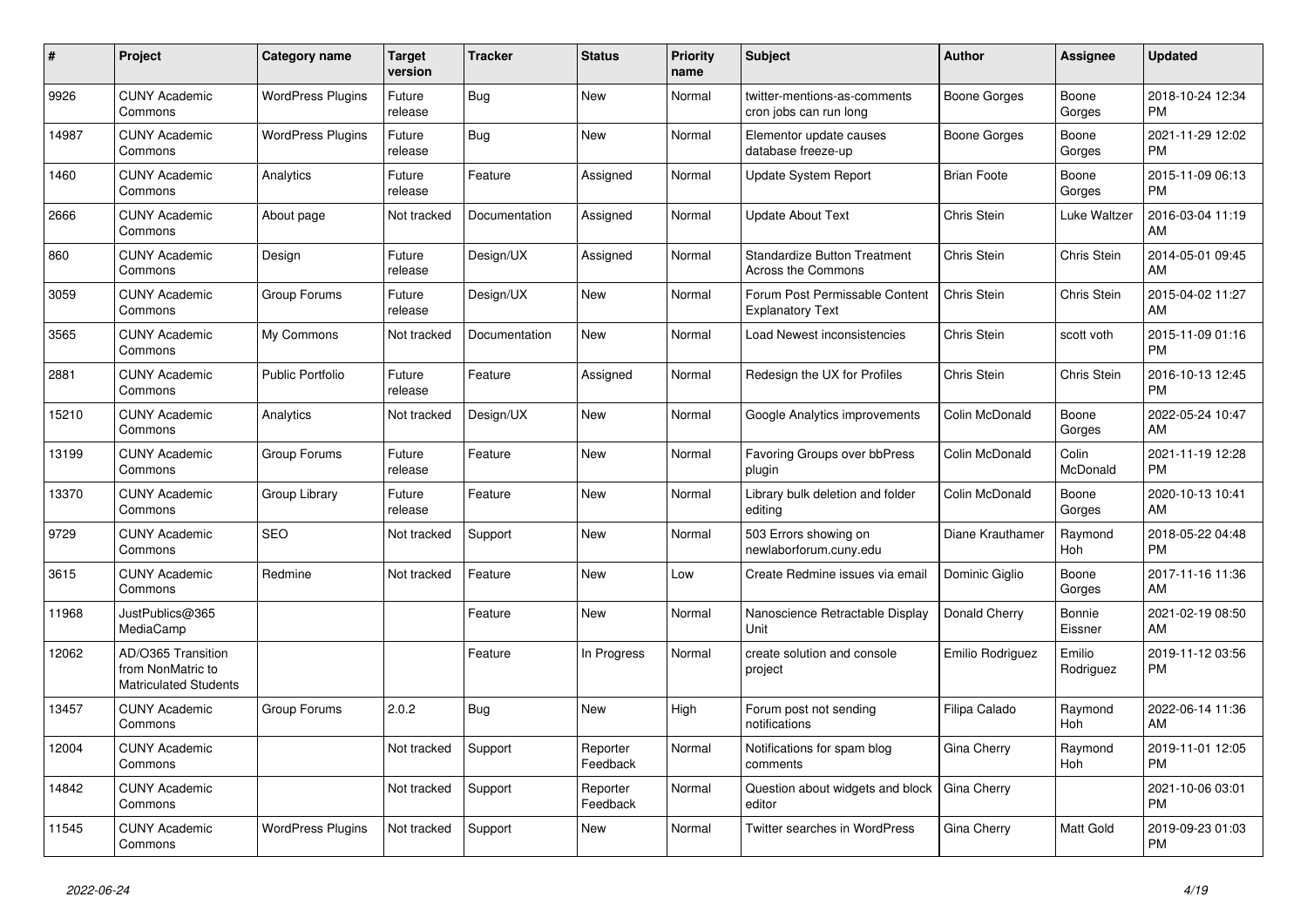| #     | Project                         | <b>Category name</b>     | <b>Target</b><br>version | <b>Tracker</b> | <b>Status</b>        | Priority<br>name | <b>Subject</b>                                                               | <b>Author</b> | <b>Assignee</b>     | <b>Updated</b>                |
|-------|---------------------------------|--------------------------|--------------------------|----------------|----------------------|------------------|------------------------------------------------------------------------------|---------------|---------------------|-------------------------------|
| 11649 | <b>CUNY Academic</b><br>Commons | <b>WordPress Plugins</b> | 2.0.2                    | Bug            | In Progress          | Normal           | CC license displayed on every<br>page                                        | Gina Cherry   | Raymond<br>Hoh      | 2022-06-14 11:36<br>AM        |
| 3473  | <b>CUNY Academic</b><br>Commons | User Experience          | Future<br>release        | Feature        | Assigned             | Normal           | Commons profile: Add help info<br>about "Positions" replacing "title'        | Keith Miyake  | Samantha<br>Raddatz | 2015-11-09 02:28<br><b>PM</b> |
| 6755  | <b>CUNY Academic</b><br>Commons | WordPress (misc)         | Future<br>release        | Bug            | New                  | Normal           | Cannot Deactivate Plugin                                                     | Laura Kane    |                     | 2016-11-16 01:12<br><b>PM</b> |
| 11879 | <b>CUNY Academic</b><br>Commons |                          | Not tracked              | <b>Bug</b>     | <b>New</b>           | Normal           | Hypothesis comments appearing<br>on multiple, different pdfs across<br>blogs | Laurie Hurson | Laurie Hurson       | 2019-09-19 02:39<br><b>PM</b> |
| 12328 | <b>CUNY Academic</b><br>Commons |                          | Not tracked              | Support        | <b>New</b>           | Normal           | Sign up Code for Non-CUNY<br>Faculty                                         | Laurie Hurson |                     | 2020-01-28 10:25<br>AM        |
| 14475 | <b>CUNY Academic</b><br>Commons |                          | Not tracked              | Publicity      | New                  | Normal           | <b>OER Showcase Page</b>                                                     | Laurie Hurson | Laurie Hurson       | 2021-09-14 10:46<br>AM        |
| 14936 | <b>CUNY Academic</b><br>Commons |                          |                          | <b>Bug</b>     | <b>New</b>           | Normal           | Commons websites blocked by<br>SPS campus network                            | Laurie Hurson |                     | 2021-11-03 03:57<br><b>PM</b> |
| 14940 | <b>CUNY Academic</b><br>Commons |                          |                          | <b>Bug</b>     | New                  | Normal           | Discrepancy between Commons<br>profile "sites" and actual # of sites         | Laurie Hurson |                     | 2021-11-08 11:09<br>AM        |
| 15757 | <b>CUNY Academic</b><br>Commons |                          |                          | <b>Bug</b>     | <b>New</b>           | Normal           | Members # do not match                                                       | Laurie Hurson |                     | 2022-03-30 04:52<br><b>PM</b> |
| 11131 | <b>CUNY Academic</b><br>Commons |                          | Future<br>release        | Feature        | Reporter<br>Feedback | Normal           | <b>Image Annotation Plugins</b>                                              | Laurie Hurson |                     | 2019-02-26 11:33<br>AM        |
| 12484 | <b>CUNY Academic</b><br>Commons |                          | Not tracked              | Support        | Reporter<br>Feedback | Normal           | Sign up Code for COIL Course<br>starting in March                            | Laurie Hurson | <b>Matt Gold</b>    | 2020-03-02 02:26<br><b>PM</b> |
| 14504 | <b>CUNY Academic</b><br>Commons |                          | Not tracked              | Publicity      | Reporter<br>Feedback | Normal           | Adding showcases to home page<br>menu                                        | Laurie Hurson | Boone<br>Gorges     | 2022-01-19 03:26<br><b>PM</b> |
| 14538 | <b>CUNY Academic</b><br>Commons |                          | Not tracked              | Support        | Reporter<br>Feedback | Normal           | <b>Weebly To Commons</b>                                                     | Laurie Hurson |                     | 2021-09-14 10:47<br>AM        |
| 15176 | <b>CUNY Academic</b><br>Commons |                          | Not tracked              | Support        | Reporter<br>Feedback | Normal           | Archiving Q Writing & Old<br>Wordpress Sites on the Commons                  | Laurie Hurson |                     | 2022-02-08 10:28<br>AM        |
| 15613 | <b>CUNY Academic</b><br>Commons |                          | 2.0.2                    | Feature        | Reporter<br>Feedback | Normal           | Adding "Passster" plugin                                                     | Laurie Hurson |                     | 2022-06-14 11:36<br>AM        |
| 15923 | <b>CUNY Academic</b><br>Commons |                          | Not tracked              | Feature        | Reporter<br>Feedback | Normal           | <b>Bellows Plugin Adjustments</b>                                            | Laurie Hurson |                     | 2022-04-20 10:10<br>AM        |
| 11789 | <b>CUNY Academic</b><br>Commons | Courses                  | Future<br>release        | Feature        | <b>New</b>           | Normal           | Ability to remove item from<br>Courses list                                  | Laurie Hurson | Sonja Leix          | 2019-09-24 12:28<br><b>PM</b> |
| 12438 | <b>CUNY Academic</b><br>Commons | Courses                  | Not tracked              | <b>Bug</b>     | <b>New</b>           | Normal           | Site appearing twice                                                         | Laurie Hurson | Boone<br>Gorges     | 2020-02-18 01:34<br><b>PM</b> |
| 16199 | <b>CUNY Academic</b><br>Commons | Directories              | 2.0.2                    | Bug            | <b>New</b>           | Normal           | Removed "Semester" Filter from<br><b>Courses Directory</b>                   | Laurie Hurson | Boone<br>Gorges     | 2022-06-14 11:36<br>AM        |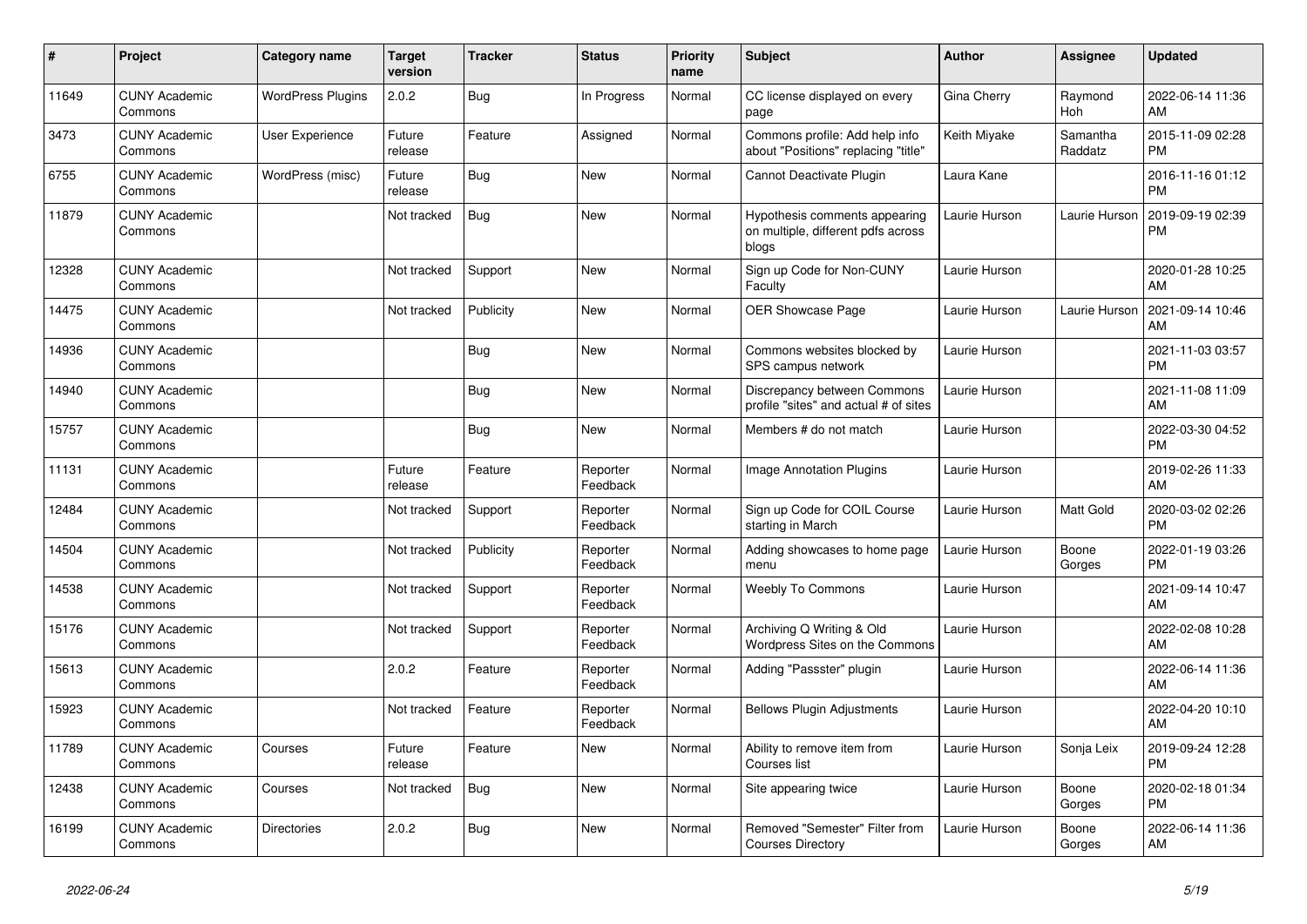| #     | <b>Project</b>                  | Category name            | <b>Target</b><br>version | <b>Tracker</b> | <b>Status</b>        | <b>Priority</b><br>name | <b>Subject</b>                                              | <b>Author</b> | <b>Assignee</b>       | <b>Updated</b>                |
|-------|---------------------------------|--------------------------|--------------------------|----------------|----------------------|-------------------------|-------------------------------------------------------------|---------------|-----------------------|-------------------------------|
| 13650 | <b>CUNY Academic</b><br>Commons | Group Library            | Future<br>release        | Feature        | <b>New</b>           | Normal                  | Forum Attachments in Group<br>Library                       | Laurie Hurson |                       | 2021-11-19 12:30<br><b>PM</b> |
| 12446 | <b>CUNY Academic</b><br>Commons | Groups (misc)            | Future<br>release        | Feature        | Reporter<br>Feedback | Normal                  | Toggle default site to group forum<br>posting               | Laurie Hurson | Laurie Hurson         | 2020-03-10 11:57<br>AM        |
| 14787 | <b>CUNY Academic</b><br>Commons | Plugin Packages          | Future<br>release        | Feature        | <b>New</b>           | Normal                  | Creating a "Design" plugin<br>package                       | Laurie Hurson | scott voth            | 2022-04-27 04:56<br><b>PM</b> |
| 14439 | <b>CUNY Academic</b><br>Commons | Spam/Spam<br>Prevention  | 2.0.2                    | Support        | Assigned             | Normal                  | Aprroved comments held for<br>moderation                    | Laurie Hurson | Raymond<br><b>Hoh</b> | 2022-06-14 11:36<br>AM        |
| 11843 | <b>CUNY Academic</b><br>Commons | WordPress (misc)         | Future<br>release        | Design/UX      | <b>New</b>           | Normal                  | Tweaking the Gutenberg Editor<br>Interface                  | Laurie Hurson |                       | 2022-04-26 12:00<br><b>PM</b> |
| 9289  | <b>CUNY Academic</b><br>Commons | <b>WordPress Plugins</b> | Future<br>release        | Bug            | Reporter<br>Feedback | Normal                  | Email Users Plugin                                          | Laurie Hurson | Boone<br>Gorges       | 2018-10-24 12:34<br><b>PM</b> |
| 11415 | <b>CUNY Academic</b><br>Commons | <b>WordPress Plugins</b> | Not tracked              | Bug            | Reporter<br>Feedback | Normal                  | <b>Blog Subscriptions in Jetpack</b>                        | Laurie Hurson |                       | 2019-05-14 10:34<br>AM        |
| 12121 | <b>CUNY Academic</b><br>Commons | <b>WordPress Plugins</b> | 2.0.2                    | Feature        | Reporter<br>Feedback | Normal                  | Embedding H5P Iframes on<br>Commons Site                    | Laurie Hurson | Boone<br>Gorges       | 2022-06-14 11:36<br>AM        |
| 9060  | <b>CUNY Academic</b><br>Commons | Commons In A Box         | Not tracked              | Bug            | Hold                 | Normal                  | Problems with CBox image library<br>/ upload                | Lisa Rhody    | Raymond<br>Hoh        | 2018-01-10 03:26<br><b>PM</b> |
| 2612  | <b>CUNY Academic</b><br>Commons |                          | Not tracked              | Publicity      | Assigned             | Normal                  | Pinterest site for the Commons                              | local admin   | Sarah<br>Morgano      | 2016-03-04 11:19<br>AM        |
| 2325  | <b>CUNY Academic</b><br>Commons | BuddyPress (misc)        | Future<br>release        | Feature        | Assigned             | Low                     | Profile should have separate<br>fields for first/last names | local admin   | Boone<br>Gorges       | 2015-11-09 06:09<br><b>PM</b> |
| 2610  | <b>CUNY Academic</b><br>Commons | Group Invitations        | Future<br>release        | Feature        | Assigned             | Low                     | Request: Custom invitation<br>message to group invites      | local admin   | Boone<br>Gorges       | 2015-11-09 06:13<br><b>PM</b> |
| 2175  | <b>CUNY Academic</b><br>Commons | WordPress (misc)         | Not tracked              | Support        | Assigned             | Normal                  | Subscibe 2 vs. Jetpack<br>subscription options              | local admin   | <b>Matt Gold</b>      | 2016-01-26 04:58<br><b>PM</b> |
| 6644  | <b>CUNY Academic</b><br>Commons |                          | Not tracked              | Bug            | Reporter<br>Feedback | High                    | White Screen at Login Pge                                   | Luke Waltzer  | Raymond<br>Hoh        | 2016-11-21 10:34<br><b>PM</b> |
| 6078  | <b>CUNY Academic</b><br>Commons | Blogs (BuddyPress)       | Future<br>release        | Feature        | New                  | Normal                  | <b>Explore Adding Network Blog</b><br>Metadata Plugin       | Luke Waltzer  | Luke Waltzer          | 2016-10-11 10:29<br><b>PM</b> |
| 8835  | <b>CUNY Academic</b><br>Commons | Blogs (BuddyPress)       | Future<br>release        | Feature        | <b>New</b>           | Normal                  | Extend cuny is shortlinks to sites                          | Luke Waltzer  | Boone<br>Gorges       | 2022-04-26 11:59<br>AM        |
| 7624  | <b>CUNY Academic</b><br>Commons | BuddyPress (misc)        | Future<br>release        | Design/UX      | New                  | Normal                  | <b>BP Notifications</b>                                     | Luke Waltzer  | Paige Dupont          | 2017-02-08 10:43<br><b>PM</b> |
| 6389  | <b>CUNY Academic</b><br>Commons | <b>BuddyPress Docs</b>   | Future<br>release        | Feature        | <b>New</b>           | Low                     | Make Discussion Area Visible<br>When Editing a Doc          | Luke Waltzer  | Boone<br>Gorges       | 2016-10-21 04:16<br><b>PM</b> |
| 5317  | <b>CUNY Academic</b><br>Commons | Group Blogs              | Not tracked              | <b>Bug</b>     | Reporter<br>Feedback | Normal                  | Notifications of New Post Didn't<br>Come                    | Luke Waltzer  | Samantha<br>Raddatz   | 2016-03-21 10:41<br>PM        |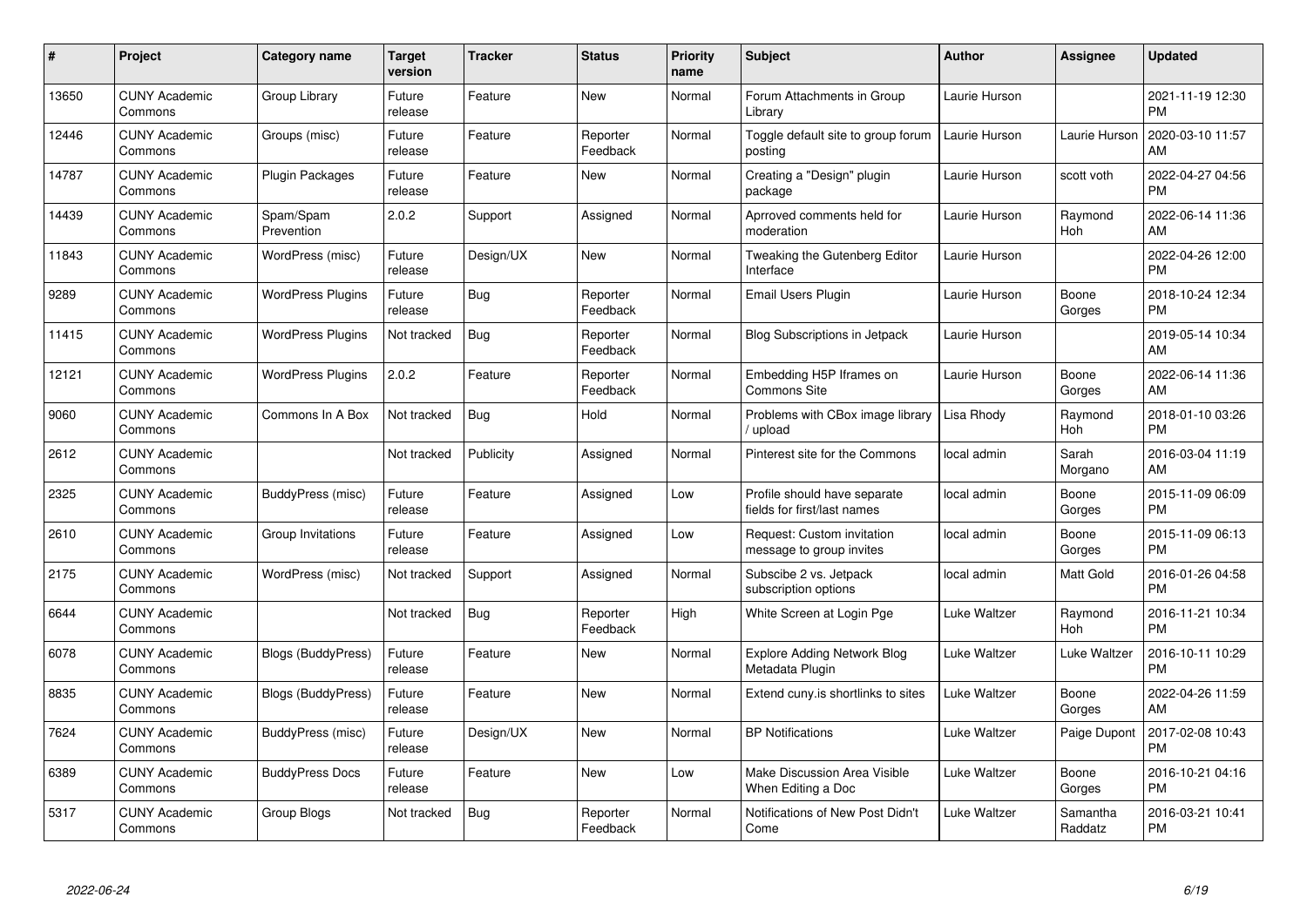| $\pmb{\sharp}$ | <b>Project</b>                  | <b>Category name</b>     | <b>Target</b><br>version | <b>Tracker</b> | <b>Status</b>        | <b>Priority</b><br>name | <b>Subject</b>                                                                             | <b>Author</b>   | <b>Assignee</b>     | <b>Updated</b>                |
|----------------|---------------------------------|--------------------------|--------------------------|----------------|----------------------|-------------------------|--------------------------------------------------------------------------------------------|-----------------|---------------------|-------------------------------|
| 7928           | <b>CUNY Academic</b><br>Commons | Group Forums             | Not tracked              | <b>Bug</b>     | <b>New</b>           | Normal                  | Duplicate Forum post                                                                       | Luke Waltzer    | Raymond<br>Hoh      | 2017-04-11 09:27<br><b>PM</b> |
| 5268           | <b>CUNY Academic</b><br>Commons | Group Forums             | Future<br>release        | <b>Bug</b>     | Assigned             | Normal                  | Long-time to post to multiple<br>groups                                                    | Luke Waltzer    | Daniel Jones        | 2016-09-07 06:31<br><b>PM</b> |
| 6392           | <b>CUNY Academic</b><br>Commons | Group Forums             | Future<br>release        | Design/UX      | Assigned             | Low                     | <b>Composition/Preview Panes in</b><br>Forum Posts                                         | Luke Waltzer    | Paige Dupont        | 2016-10-21 04:26<br><b>PM</b> |
| 9895           | <b>CUNY Academic</b><br>Commons | Onboarding               | Future<br>release        | Feature        | Assigned             | Normal                  | Add "Accept Invitation"<br>link/button/function to Group<br>and/or Site invitation emails? | Luke Waltzer    | Boone<br>Gorges     | 2018-06-07 12:42<br><b>PM</b> |
| 5225           | <b>CUNY Academic</b><br>Commons | Registration             | Future<br>release        | Feature        | Assigned             | Normal                  | On-boarding Issues                                                                         | Luke Waltzer    | Samantha<br>Raddatz | 2016-02-12 02:58<br><b>PM</b> |
| 13430          | <b>CUNY Academic</b><br>Commons | Reply By Email           | Not tracked              | Bug            | <b>New</b>           | Normal                  | Delay in RBE                                                                               | Luke Waltzer    | Raymond<br>Hoh      | 2020-10-13 11:16<br>AM        |
| 7981           | <b>CUNY Academic</b><br>Commons | Social Paper             | Future<br>release        | <b>Bug</b>     | <b>New</b>           | Normal                  | Social Paper comments should<br>not go to spam                                             | Luke Waltzer    | Boone<br>Gorges     | 2018-04-16 03:52<br><b>PM</b> |
| 6356           | <b>CUNY Academic</b><br>Commons | <b>WordPress Plugins</b> | Future<br>release        | <b>Bug</b>     | Reporter<br>Feedback | Low                     | Should Subscribe2 be<br>deprecated?                                                        | Luke Waltzer    |                     | 2017-03-20 12:20<br><b>PM</b> |
| 9211           | <b>CUNY Academic</b><br>Commons | <b>WordPress Plugins</b> | Future<br>release        | Support        | Reporter<br>Feedback | Normal                  | Auto-Role Setting in Forum Plugin   Luke Waltzer<br><b>Causing Some Confusion</b>          |                 | Boone<br>Gorges     | 2018-03-13 11:44<br>AM        |
| 7828           | <b>CUNY Academic</b><br>Commons |                          | Not tracked              | Feature        | Assigned             | Normal                  | Theme Assessment 2017                                                                      | Margaret Galvan | Margaret<br>Galvan  | 2017-05-02 10:41<br><b>PM</b> |
| 8078           | <b>CUNY Academic</b><br>Commons | <b>WordPress Plugins</b> | Future<br>release        | System Upgrade | Assigned             | Normal                  | <b>CommentPress Updates</b>                                                                | Margaret Galvan | Christian<br>Wach   | 2017-05-08 03:49<br><b>PM</b> |
| 8211           | <b>CUNY Academic</b><br>Commons | <b>WordPress Themes</b>  | Future<br>release        | Feature        | <b>New</b>           | Normal                  | Theme Suggestions: Material<br>Design-Inspired Themes                                      | Margaret Galvan | Margaret<br>Galvan  | 2017-08-07 02:48<br><b>PM</b> |
| 8607           | <b>CUNY Academic</b><br>Commons |                          | Not tracked              | Support        | New                  | Normal                  | Paypal?                                                                                    | Marilyn Weber   | Matt Gold           | 2018-05-15 01:37<br><b>PM</b> |
| 12352          | <b>CUNY Academic</b><br>Commons |                          | Not tracked              | Support        | <b>New</b>           | Normal                  | "posts list" page builder block<br>option                                                  | Marilyn Weber   |                     | 2020-02-03 01:29<br><b>PM</b> |
| 13286          | <b>CUNY Academic</b><br>Commons |                          | Not tracked              | Support        | New                  | Normal                  | problem connecting with<br>WordPress app                                                   | Marilyn Weber   | Raymond<br>Hoh      | 2020-09-08 11:16<br>AM        |
| 15045          | <b>CUNY Academic</b><br>Commons |                          |                          | Support        | <b>New</b>           | Normal                  | no result for KCeL in the search<br>box on the commons                                     | Marilyn Weber   |                     | 2021-12-10 11:29<br>AM        |
| 15565          | <b>CUNY Academic</b><br>Commons |                          |                          | Support        | <b>New</b>           | Normal                  | Events - send updates to an email   Marilyn Weber<br>listserv                              |                 |                     | 2022-03-10 01:06<br><b>PM</b> |
| 15685          | <b>CUNY Academic</b><br>Commons |                          |                          | Support        | New                  | High                    | problem with chrome?                                                                       | Marilyn Weber   |                     | 2022-04-25 03:40<br><b>PM</b> |
| 15816          | <b>CUNY Academic</b><br>Commons |                          | Not tracked              | Support        | <b>New</b>           | Normal                  | slow loading at SPS                                                                        | Marilyn Weber   |                     | 2022-04-05 01:26<br><b>PM</b> |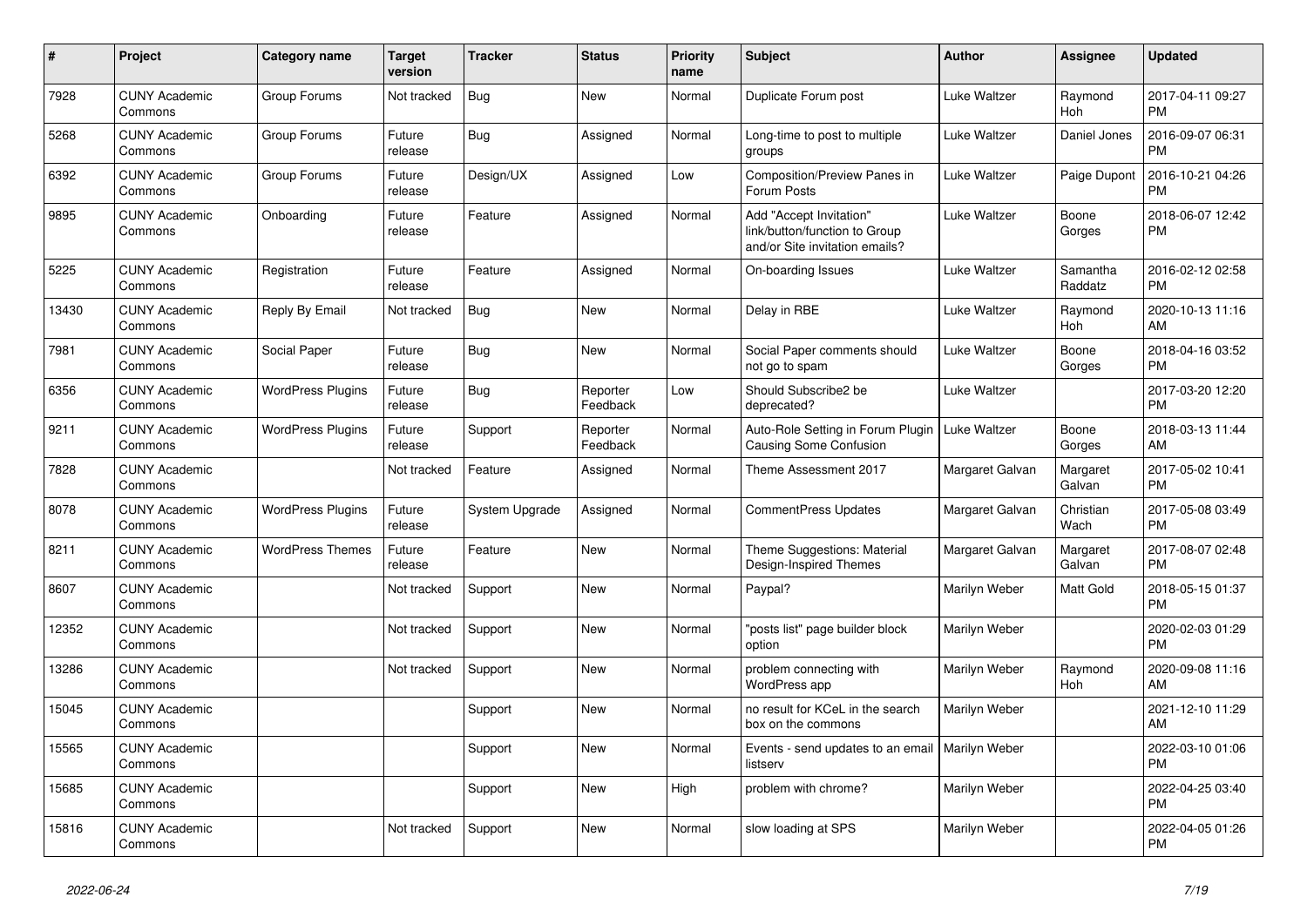| #     | Project                         | <b>Category name</b> | <b>Target</b><br>version | <b>Tracker</b> | <b>Status</b>        | <b>Priority</b><br>name | <b>Subject</b>                                                    | <b>Author</b> | <b>Assignee</b> | <b>Updated</b>                |
|-------|---------------------------------|----------------------|--------------------------|----------------|----------------------|-------------------------|-------------------------------------------------------------------|---------------|-----------------|-------------------------------|
| 11519 | <b>CUNY Academic</b><br>Commons |                      | Not tracked              | Support        | Assigned             | Normal                  | comment option not appearing                                      | Marilyn Weber |                 | 2019-09-24 10:28<br>AM        |
| 11848 | <b>CUNY Academic</b><br>Commons |                      | Not tracked              | Support        | Hold                 | Normal                  | a Dean of Faculty wants to share<br>a large file                  | Marilyn Weber |                 | 2019-09-24 08:44<br>AM        |
| 13912 | <b>CUNY Academic</b><br>Commons |                      | Not tracked              | Feature        | Hold                 | Low                     | posting "missed schedule"                                         | Marilyn Weber |                 | 2021-02-23 10:46<br>AM        |
| 9207  | <b>CUNY Academic</b><br>Commons |                      | Future<br>release        | Support        | Reporter<br>Feedback | Normal                  | display dashboards made in<br>Tableau?                            | Marilyn Weber | Boone<br>Gorges | 2018-04-10 10:42<br>AM        |
| 10657 | <b>CUNY Academic</b><br>Commons |                      | Not tracked              | Support        | Reporter<br>Feedback | Normal                  | child theme problems                                              | Marilyn Weber |                 | 2018-11-08 01:19<br><b>PM</b> |
| 11149 | <b>CUNY Academic</b><br>Commons |                      | Not tracked              | Support        | Reporter<br>Feedback | Normal                  | comments getting blocked                                          | Marilyn Weber | Raymond<br>Hoh  | 2019-03-26 11:40<br>AM        |
| 11509 | <b>CUNY Academic</b><br>Commons |                      | Not tracked              | Support        | Reporter<br>Feedback | Normal                  | deleted Page causing a Menu<br>problem?                           | Marilyn Weber |                 | 2019-06-04 09:54<br>AM        |
| 11771 | <b>CUNY Academic</b><br>Commons |                      | Not tracked              | Support        | Reporter<br>Feedback | Normal                  | post displays in sections                                         | Marilyn Weber |                 | 2019-08-20 10:34<br>AM        |
| 11787 | <b>CUNY Academic</b><br>Commons |                      | Not tracked              | Support        | Reporter<br>Feedback | Normal                  | automated comments notifications<br>on ZenDesk                    | Marilyn Weber |                 | 2019-08-26 06:18<br><b>PM</b> |
| 13034 | <b>CUNY Academic</b><br>Commons |                      | Not tracked              | Support        | Reporter<br>Feedback | Normal                  | a site is asking people to join the<br>Commons to get a download  | Marilyn Weber |                 | 2020-07-12 07:23<br>AM        |
| 13255 | <b>CUNY Academic</b><br>Commons |                      | Not tracked              | Support        | Reporter<br>Feedback | Normal                  | Accessibility problems                                            | Marilyn Weber |                 | 2020-09-01 05:48<br><b>PM</b> |
| 14398 | <b>CUNY Academic</b><br>Commons |                      | Not tracked              | Support        | Reporter<br>Feedback | Normal                  | Events plug-in notification<br>problem                            | Marilyn Weber |                 | 2021-05-11 11:21<br>AM        |
| 14784 | <b>CUNY Academic</b><br>Commons |                      |                          | Support        | Reporter<br>Feedback | Normal                  | User report of logo problem when<br>using Customizer theme        | Marilyn Weber |                 | 2021-09-17 10:25<br>AM        |
| 14900 | <b>CUNY Academic</b><br>Commons |                      | Not tracked              | Support        | Reporter<br>Feedback | Normal                  | previous theme?                                                   | Marilyn Weber |                 | 2021-10-25 10:31<br>AM        |
| 15169 | <b>CUNY Academic</b><br>Commons |                      | 2.0.2                    | Support        | Reporter<br>Feedback | Normal                  | new Prelude website zipfiles for<br>custom theme and other files. | Marilyn Weber |                 | 2022-06-14 11:36<br>AM        |
| 15260 | <b>CUNY Academic</b><br>Commons |                      |                          | Support        | Reporter<br>Feedback | Normal                  | Diacritical markings   European<br><b>Stages</b>                  | Marilyn Weber |                 | 2022-02-04 08:16<br>AM        |
| 15370 | <b>CUNY Academic</b><br>Commons |                      |                          | Support        | Reporter<br>Feedback | Normal                  | All-in-One Event Calendar?                                        | Marilyn Weber |                 | 2022-02-17 11:03<br>AM        |
| 15655 | <b>CUNY Academic</b><br>Commons |                      | 2.0.2                    | Support        | Reporter<br>Feedback | Normal                  | Event Aggregator plugin?                                          | Marilyn Weber |                 | 2022-06-14 11:36<br>AM        |
| 16099 | <b>CUNY Academic</b><br>Commons |                      |                          | Support        | Reporter<br>Feedback | Normal                  | request for Newsletter Glue                                       | Marilyn Weber |                 | 2022-05-13 12:14<br>PM        |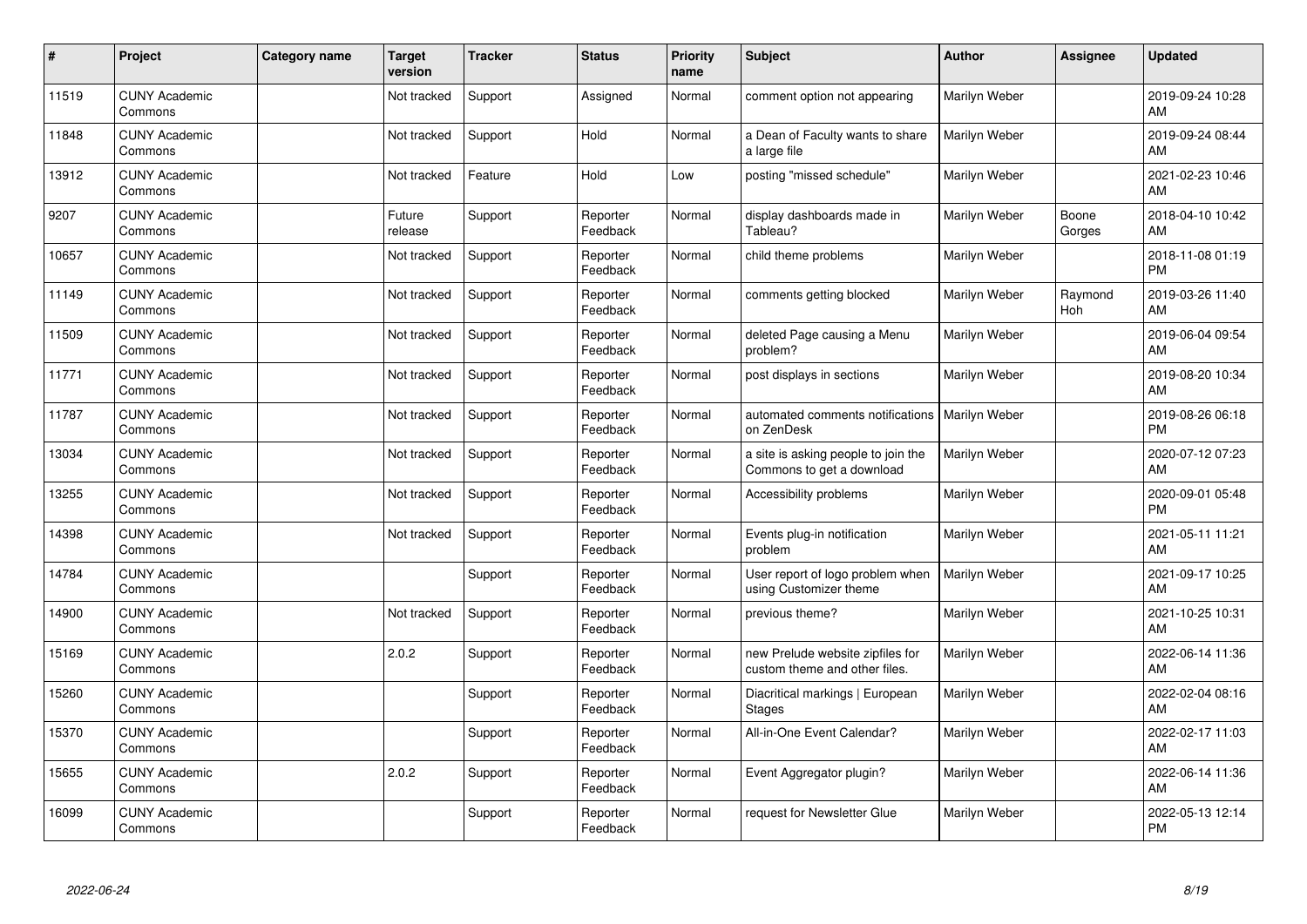| #     | Project                         | <b>Category name</b>       | <b>Target</b><br>version | <b>Tracker</b> | <b>Status</b>                       | <b>Priority</b><br>name | <b>Subject</b>                                                                                                                                        | <b>Author</b> | <b>Assignee</b>       | <b>Updated</b>                |
|-------|---------------------------------|----------------------------|--------------------------|----------------|-------------------------------------|-------------------------|-------------------------------------------------------------------------------------------------------------------------------------------------------|---------------|-----------------------|-------------------------------|
| 16110 | <b>CUNY Academic</b><br>Commons |                            |                          | Support        | Reporter<br>Feedback                | Normal                  | remove Creative Commons<br>license from pages?                                                                                                        | Marilyn Weber | Raymond<br><b>Hoh</b> | 2022-05-17 06:11<br><b>PM</b> |
| 12350 | <b>CUNY Academic</b><br>Commons | <b>Blogs (BuddyPress)</b>  | Not tracked              | Support        | Reporter<br>Feedback                | Normal                  | URL creation problem                                                                                                                                  | Marilyn Weber |                       | 2020-02-03 11:27<br>AM        |
| 5992  | <b>CUNY Academic</b><br>Commons | <b>Email Notifications</b> | Future<br>release        | Feature        | New                                 | Normal                  | Changing the From line of<br>autogenerated blog emails                                                                                                | Marilyn Weber |                       | 2018-09-27 05:19<br><b>PM</b> |
| 11971 | <b>CUNY Academic</b><br>Commons | <b>Email Notifications</b> | Future<br>release        | Bug            | Reporter<br>Feedback                | Low                     | Pictures obscured in emailed post<br>notifications                                                                                                    | Marilyn Weber | Raymond<br>Hoh        | 2019-11-21 01:14<br><b>PM</b> |
| 9835  | <b>CUNY Academic</b><br>Commons | Group Forums               | Future<br>release        | <b>Bug</b>     | Assigned                            | Normal                  | add a "like" function?                                                                                                                                | Marilyn Weber | <b>Erik Trainer</b>   | 2018-06-05 01:49<br><b>PM</b> |
| 13328 | <b>CUNY Academic</b><br>Commons | Group Forums               | Not tracked              | Bug            | Reporter<br>Feedback                | Normal                  | cross-posting in two related<br>groups                                                                                                                | Marilyn Weber | Raymond<br>Hoh        | 2020-09-15 10:39<br><b>PM</b> |
| 12382 | <b>CUNY Academic</b><br>Commons | Membership                 | Not tracked              | Support        | New                                 | Normal                  | Email request change                                                                                                                                  | Marilyn Weber | Marilyn<br>Weber      | 2020-02-06 12:56<br><b>PM</b> |
| 10273 | <b>CUNY Academic</b><br>Commons | Registration               | Not tracked              | Support        | Reporter<br>Feedback                | Normal                  | users combining CF and campus<br>address                                                                                                              | Marilyn Weber |                       | 2019-09-18 10:58<br>AM        |
| 16291 | <b>CUNY Academic</b><br>Commons | Site cloning               | 2.0.2                    | Support        | Staged for<br>Production<br>Release | Normal                  | Images coming up blank in Media<br>Library                                                                                                            | Marilyn Weber | Raymond<br><b>Hoh</b> | 2022-06-23 08:28<br><b>PM</b> |
| 5050  | <b>CUNY Academic</b><br>Commons | Social Paper               | Future<br>release        | Feature        | <b>New</b>                          | Low                     | Making comments visible in SP<br>editing mode (SP suggestion #1)                                                                                      | Marilyn Weber | Samantha<br>Raddatz   | 2019-09-17 11:10<br><b>PM</b> |
| 5052  | <b>CUNY Academic</b><br>Commons | Social Paper               | Future<br>release        | Feature        | <b>New</b>                          | Low                     | Sentence by sentence or line by<br>line comments (SP suggestion #3)                                                                                   | Marilyn Weber | Boone<br>Gorges       | 2016-02-11 10:24<br><b>PM</b> |
| 5053  | <b>CUNY Academic</b><br>Commons | Social Paper               | Future<br>release        | Feature        | <b>New</b>                          | Low                     | Scrollable menu to add readers<br>(SP suggestion #4)                                                                                                  | Marilyn Weber | Samantha<br>Raddatz   | 2016-04-21 05:21<br><b>PM</b> |
| 5058  | <b>CUNY Academic</b><br>Commons | Social Paper               | Future<br>release        | Feature        | <b>New</b>                          | Low                     | Can there be a clearer signal that<br>even when comments have<br>already been made you add<br>comments by clicking on the side?<br>(SP suggestion #5) | Marilyn Weber | Samantha<br>Raddatz   | 2016-02-11 10:24<br><b>PM</b> |
| 5199  | <b>CUNY Academic</b><br>Commons | Social Paper               | Future<br>release        | Feature        | New                                 | Normal                  | add tables to the SP editor                                                                                                                           | Marilyn Weber |                       | 2016-10-24 11:27<br>AM        |
| 5205  | <b>CUNY Academic</b><br>Commons | Social Paper               | Future<br>release        | Feature        | <b>New</b>                          | Normal                  | Social Paper folders                                                                                                                                  | Marilyn Weber |                       | 2016-02-11 10:24<br><b>PM</b> |
| 5282  | <b>CUNY Academic</b><br>Commons | Social Paper               | Future<br>release        | <b>Bug</b>     | New                                 | Normal                  | Replying via email directs to<br>paper but not individual comment.                                                                                    | Marilyn Weber | Raymond<br>Hoh        | 2016-03-02 01:48<br><b>PM</b> |
| 5397  | <b>CUNY Academic</b><br>Commons | Social Paper               | Future<br>release        | Feature        | New                                 | Normal                  | frustrating to have to<br>enable/disable in SP                                                                                                        | Marilyn Weber | Samantha<br>Raddatz   | 2016-04-20 03:39<br><b>PM</b> |
| 13975 | <b>CUNY Academic</b><br>Commons | Social Paper               | Not tracked              | Support        | Reporter<br>Feedback                | Normal                  | can't approve comments on<br>Social Paper paper                                                                                                       | Marilyn Weber |                       | 2021-02-12 09:33<br>AM        |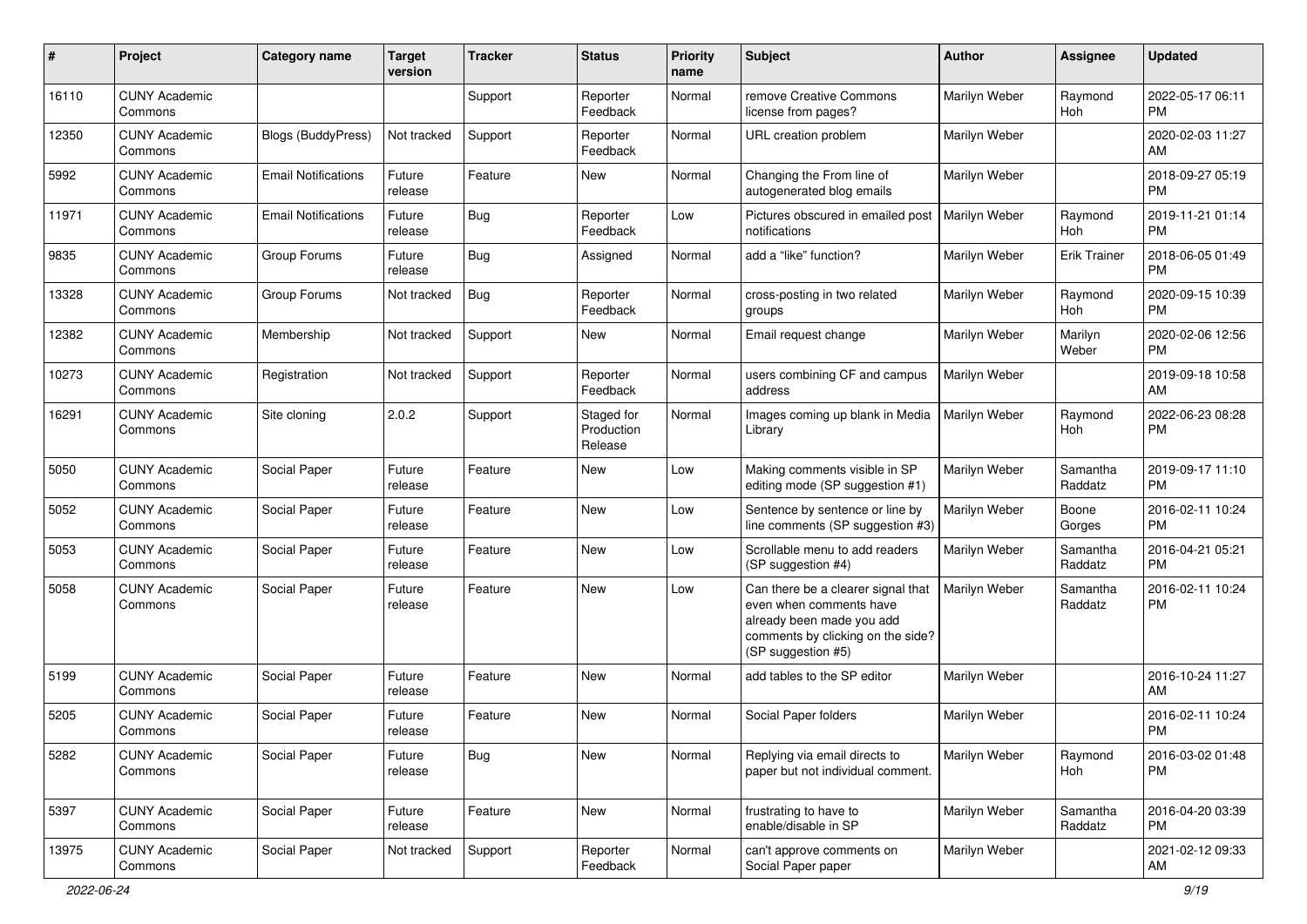| #     | Project                         | <b>Category name</b>     | <b>Target</b><br>version | Tracker    | <b>Status</b>        | <b>Priority</b><br>name | <b>Subject</b>                                                                                | <b>Author</b>      | <b>Assignee</b>     | <b>Updated</b>                |
|-------|---------------------------------|--------------------------|--------------------------|------------|----------------------|-------------------------|-----------------------------------------------------------------------------------------------|--------------------|---------------------|-------------------------------|
| 15978 | <b>CUNY Academic</b><br>Commons | WordPress - Media        | 2.0.2                    | Support    | Reporter<br>Feedback | Normal                  | tex files?                                                                                    | Marilyn Weber      | Raymond<br>Hoh      | 2022-06-14 11:36<br>AM        |
| 14074 | <b>CUNY Academic</b><br>Commons | WordPress (misc)         | Not tracked              | Support    | Reporter<br>Feedback | Normal                  | page password protection<br>problem                                                           | Marilyn Weber      |                     | 2021-03-02 11:03<br>AM        |
| 12741 | <b>CUNY Academic</b><br>Commons | <b>WordPress Plugins</b> | Not tracked              | Support    | Reporter<br>Feedback | Normal                  | Tableau Public Viz Block                                                                      | Marilyn Weber      | Raymond<br>Hoh      | 2020-05-12 11:00<br>AM        |
| 14911 | <b>CUNY Academic</b><br>Commons | <b>WordPress Themes</b>  | Not tracked              | Support    | New                  | Normal                  | Twentytwentyone theme                                                                         | Marilyn Weber      |                     | 2021-10-28 10:37<br>AM        |
| 12360 | <b>CUNY Academic</b><br>Commons | <b>WordPress Themes</b>  | Not tracked              | <b>Bug</b> | Reporter<br>Feedback | Normal                  | site just says "DANTE We are<br>currently in maintenance mode,<br>please check back shortly." | Marilyn Weber      |                     | 2020-02-04 12:13<br><b>PM</b> |
| 2571  | <b>NYCDH Community</b><br>Site  |                          |                          | Feature    | Assigned             | Normal                  | Add Google custom search box to<br>homepage                                                   | <b>Mark Newton</b> | Raymond<br>Hoh      | 2013-05-18 07:49<br><b>PM</b> |
| 2574  | <b>NYCDH Community</b><br>Site  |                          |                          | Feature    | Assigned             | Normal                  | Add Way to Upload Files to<br>Groups                                                          | <b>Mark Newton</b> | Raymond<br>Hoh      | 2013-05-18 07:46<br><b>PM</b> |
| 2577  | <b>NYCDH Community</b><br>Site  |                          |                          | Feature    | Assigned             | Low                     | Investigate Potential to Add Links<br>to the Forum                                            | <b>Mark Newton</b> | Alex Gil            | 2013-05-16 09:40<br><b>PM</b> |
| 2576  | NYCDH Community<br>Site         |                          |                          | <b>Bug</b> | Hold                 | Low                     | Test Next Button in Javascript<br><b>Tutorial Under Activities</b>                            | <b>Mark Newton</b> | Alex Gil            | 2013-05-18 02:55<br><b>PM</b> |
| 2573  | NYCDH Community<br>Site         |                          |                          | Feature    | Reporter<br>Feedback | Normal                  | Add dh_nyc twitter list feed to site                                                          | <b>Mark Newton</b> | Matt Gold           | 2013-05-16 11:42<br><b>PM</b> |
| 10262 | <b>CUNY Academic</b><br>Commons |                          | Not tracked              | Bug        | Reporter<br>Feedback | Normal                  | Newsletter Plugin: Broken Image<br>at Bottom of All Newsletters                               | Mark Webb          | Raymond<br>Hoh      | 2018-08-30 05:17<br><b>PM</b> |
| 10678 | <b>CUNY Academic</b><br>Commons |                          | Not tracked              | <b>Bug</b> | Reporter<br>Feedback | High                    | Newsletter Plugin Not Sending<br><b>Out Newsletters</b>                                       | Mark Webb          | Boone<br>Gorges     | 2019-09-16 09:38<br><b>PM</b> |
| 11120 | <b>CUNY Academic</b><br>Commons | <b>WordPress Plugins</b> | Not tracked              | Bug        | Reporter<br>Feedback | Normal                  | Events Manager Events Not<br>Showing Up                                                       | Mark Webb          |                     | 2019-02-27 04:10<br><b>PM</b> |
| 10769 | <b>CUNY Academic</b><br>Commons | <b>WordPress Themes</b>  | Not tracked              | Bug        | Reporter<br>Feedback | Normal                  | 2011 Theme Sidebar                                                                            | Mark Webb          |                     | 2018-12-04 04:09<br><b>PM</b> |
| 13949 | <b>CUNY Academic</b><br>Commons |                          | Not tracked              | <b>Bug</b> | New                  | Normal                  | Continued debugging of runaway<br>MySQL connections                                           | Matt Gold          | Boone<br>Gorges     | 2021-09-14 10:42<br>AM        |
| 4235  | <b>CUNY Academic</b><br>Commons |                          | Not tracked              | Design/UX  | Assigned             | Normal                  | Explore user experience around<br>comments on forum topics vs<br>docs                         | Matt Gold          | Samantha<br>Raddatz | 2015-07-21 10:23<br>AM        |
| 8837  | <b>CUNY Academic</b><br>Commons |                          | Not tracked              | Feature    | Assigned             | Normal                  | Create a form to request info from<br>people requesting premium<br>themes and plugins         | <b>Matt Gold</b>   | Marilyn<br>Weber    | 2017-11-14 03:35<br><b>PM</b> |
| 2618  | <b>NYCDH Community</b><br>Site  |                          |                          | Bug        | Assigned             | Low                     | Mark blogs as spam when created   Matt Gold<br>by users marked as spam                        |                    | Boone<br>Gorges     | 2013-06-09 11:38<br><b>PM</b> |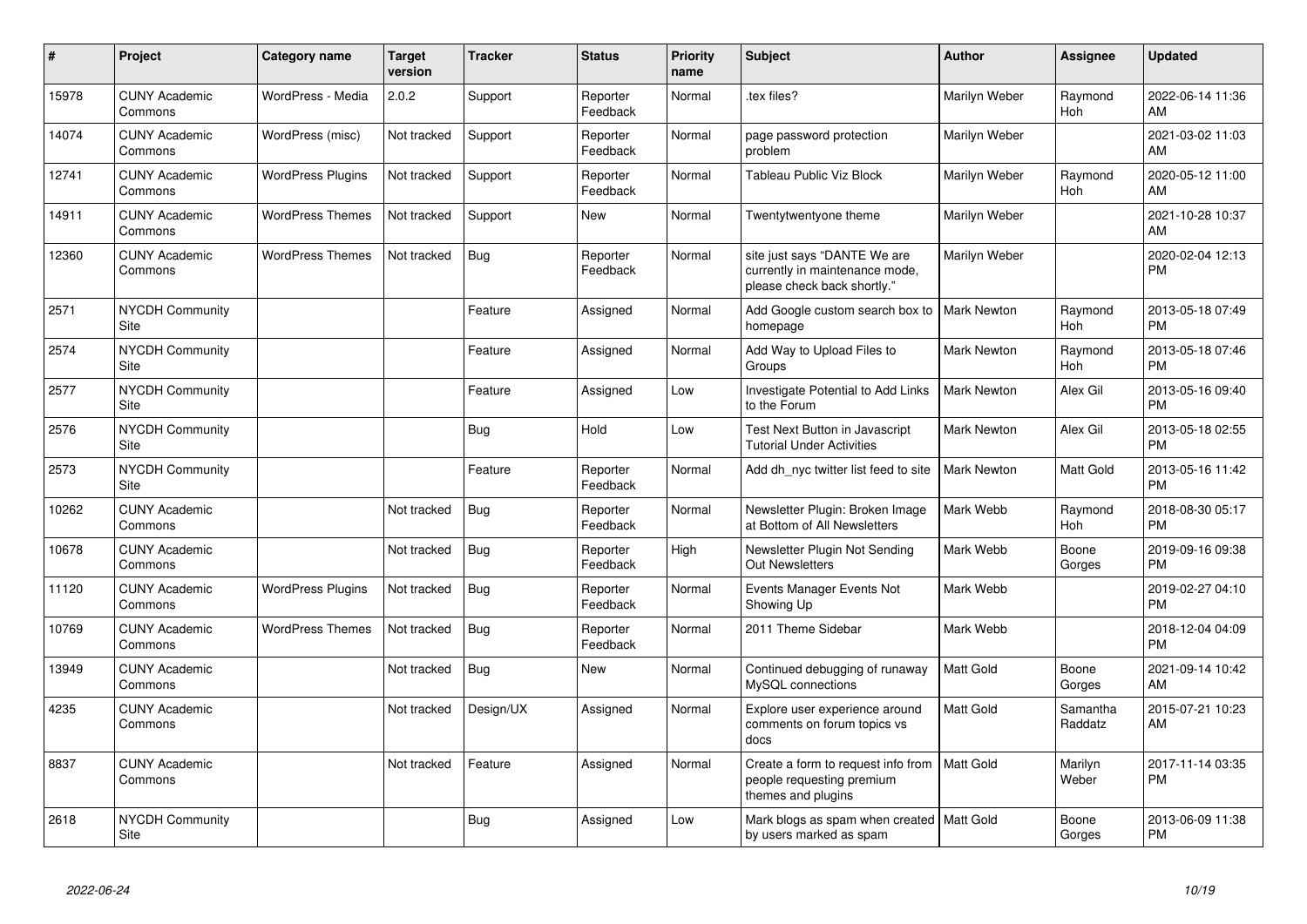| #    | Project                         | <b>Category name</b>   | <b>Target</b><br>version | <b>Tracker</b> | <b>Status</b> | <b>Priority</b><br>name | <b>Subject</b>                                                         | <b>Author</b>    | <b>Assignee</b>     | <b>Updated</b>                |
|------|---------------------------------|------------------------|--------------------------|----------------|---------------|-------------------------|------------------------------------------------------------------------|------------------|---------------------|-------------------------------|
| 8992 | NYCDH Community<br>Site         |                        |                          | Bug            | Assigned      | Normal                  | Multiple RBE error reports                                             | <b>Matt Gold</b> | Raymond<br>Hoh      | 2017-12-11 05:43<br><b>PM</b> |
| 8900 | <b>CUNY Academic</b><br>Commons | Accessibility          | Future<br>release        | Feature        | Assigned      | Normal                  | Look into tools to enforce<br>accessibility in WP environment          | <b>Matt Gold</b> | Boone<br>Gorges     | 2022-04-26 11:59<br>AM        |
| 8901 | <b>CUNY Academic</b><br>Commons | Accessibility          | Future<br>release        | Feature        | Assigned      | Normal                  | Theme analysis for accessibility                                       | <b>Matt Gold</b> | Boone<br>Gorges     | 2022-04-26 11:59<br>AM        |
| 4070 | <b>CUNY Academic</b><br>Commons | Analytics              | Not tracked              | Support        | Assigned      | Normal                  | Request for JITP site analytics                                        | <b>Matt Gold</b> | Seth Persons        | 2016-02-23 03:09<br><b>PM</b> |
| 5581 | <b>CUNY Academic</b><br>Commons | Analytics              | Future<br>release        | Feature        | Assigned      | Normal                  | Explore alternatives to Google<br>Analytics                            | Matt Gold        | Valerie<br>Townsend | 2020-04-17 03:12<br><b>PM</b> |
| 5691 | <b>CUNY Academic</b><br>Commons | Blogs (BuddyPress)     | Future<br>release        | <b>Bug</b>     | Assigned      | High                    | Differing numbers on Sites display                                     | <b>Matt Gold</b> | Raymond<br>Hoh      | 2016-06-13 01:37<br><b>PM</b> |
| 8836 | <b>CUNY Academic</b><br>Commons | Blogs (BuddyPress)     | Future<br>release        | Feature        | Assigned      | Normal                  | Redesign site launch process                                           | Matt Gold        | Boone<br>Gorges     | 2019-10-03 02:49<br><b>PM</b> |
| 310  | <b>CUNY Academic</b><br>Commons | BuddyPress (misc)      | Future<br>release        | Feature        | Assigned      | Low                     | <b>Friend Request Email</b>                                            | <b>Matt Gold</b> | Samantha<br>Raddatz | 2015-11-09 05:08<br><b>PM</b> |
| 377  | <b>CUNY Academic</b><br>Commons | BuddyPress (misc)      | Future<br>release        | Feature        | Assigned      | Normal                  | Like buttons                                                           | <b>Matt Gold</b> | Boone<br>Gorges     | 2010-11-16 05:13<br><b>PM</b> |
| 435  | <b>CUNY Academic</b><br>Commons | BuddyPress (misc)      | Future<br>release        | Feature        | Assigned      | Normal                  | Include Avatar Images in Forum<br><b>Post Notification Emails</b>      | Matt Gold        | Boone<br>Gorges     | 2010-12-08 12:40<br><b>PM</b> |
| 500  | <b>CUNY Academic</b><br>Commons | BuddyPress (misc)      | Future<br>release        | Feature        | Assigned      | Normal                  | <b>Export Group Data</b>                                               | <b>Matt Gold</b> | Boone<br>Gorges     | 2010-12-19 12:09<br><b>PM</b> |
| 554  | <b>CUNY Academic</b><br>Commons | BuddyPress (misc)      | Future<br>release        | Feature        | Assigned      | Normal                  | Add Trackback notifications to<br>site-wide activity feed              | Matt Gold        | Boone<br>Gorges     | 2015-11-09 06:19<br><b>PM</b> |
| 599  | <b>CUNY Academic</b><br>Commons | BuddyPress (misc)      | Future<br>release        | Feature        | Assigned      | Normal                  | Consider adding rating plugins for<br><b>BuddyPress/BBPress</b>        | Matt Gold        | Boone<br>Gorges     | 2011-08-22 06:50<br><b>PM</b> |
| 635  | <b>CUNY Academic</b><br>Commons | BuddyPress (misc)      | Future<br>release        | Feature        | Assigned      | Normal                  | Big Blue Button -<br>Videoconferencing in Groups and<br><b>Blogs</b>   | Matt Gold        | Boone<br>Gorges     | 2011-03-14 03:24<br><b>PM</b> |
| 2523 | <b>CUNY Academic</b><br>Commons | <b>BuddyPress Docs</b> | Future<br>release        | Feature        | Assigned      | Normal                  | Allow Users to Upload Images to<br><b>BP</b> Docs                      | Matt Gold        | Boone<br>Gorges     | 2015-11-09 06:14<br><b>PM</b> |
| 4027 | <b>CUNY Academic</b><br>Commons | Commons In A Box       | Not tracked              | Design/UX      | Assigned      | Normal                  | Usability review of CBOX update<br>procedures                          | <b>Matt Gold</b> | Samantha<br>Raddatz | 2015-05-11 06:36<br><b>PM</b> |
| 8902 | <b>CUNY Academic</b><br>Commons | Design                 | Not tracked              | Feature        | Assigned      | Normal                  | Report back on research on<br><b>BuddyPress themes</b>                 | Matt Gold        | Michael Smith       | 2017-11-10 12:31<br><b>PM</b> |
| 3524 | <b>CUNY Academic</b><br>Commons | Documentation          | Not tracked              | Documentation  | Assigned      | Normal                  | Post describing all you can do<br>when starting up a new<br>blog/group | <b>Matt Gold</b> | scott voth          | 2014-10-04 12:56<br><b>PM</b> |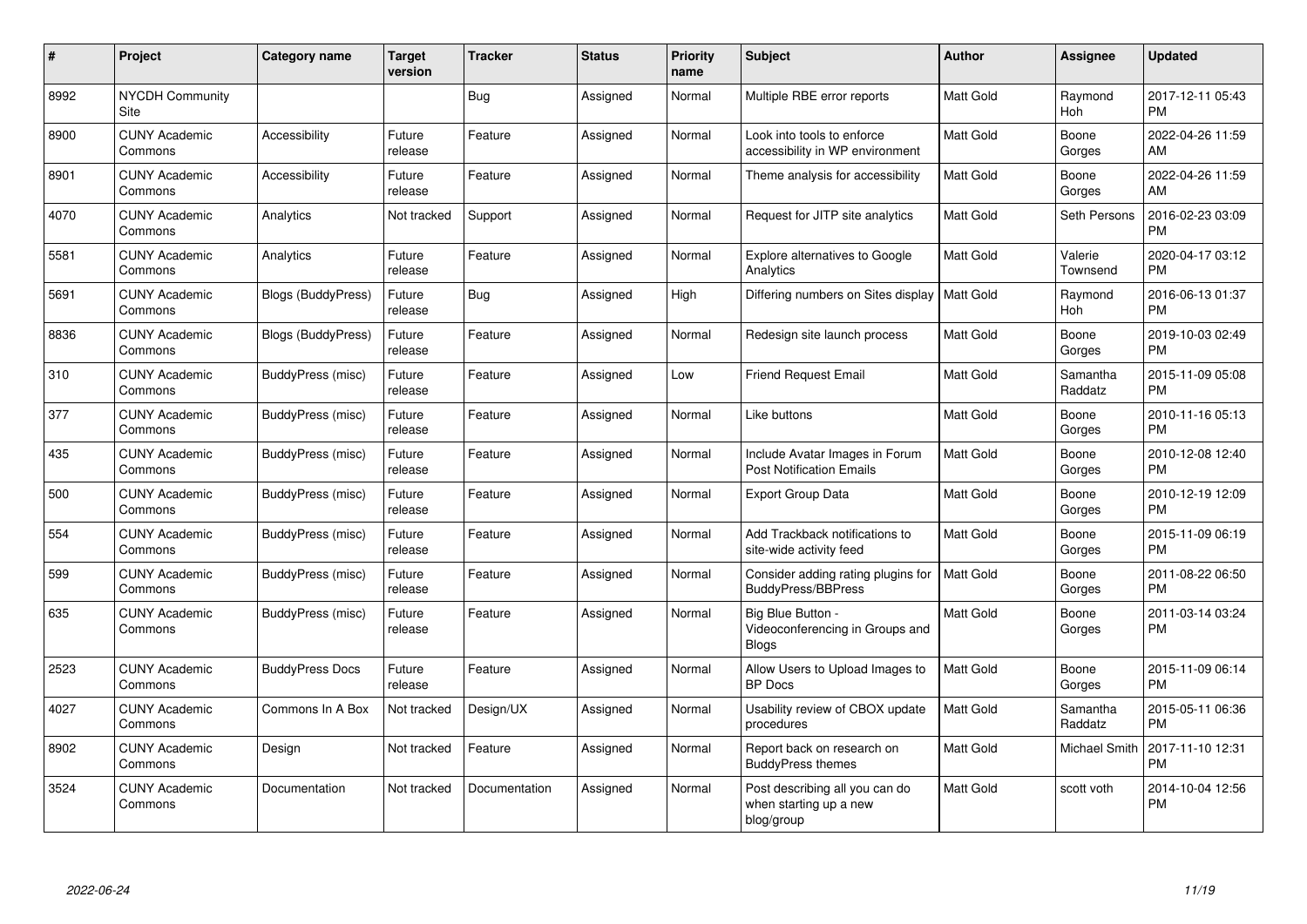| #     | Project                         | <b>Category name</b>       | <b>Target</b><br>version | <b>Tracker</b> | <b>Status</b>        | <b>Priority</b><br>name | <b>Subject</b>                                                                | Author           | Assignee            | <b>Updated</b>                |
|-------|---------------------------------|----------------------------|--------------------------|----------------|----------------------|-------------------------|-------------------------------------------------------------------------------|------------------|---------------------|-------------------------------|
| 333   | <b>CUNY Academic</b><br>Commons | <b>Email Notifications</b> | Future<br>release        | Feature        | Assigned             | Low                     | Delay Forum Notification Email<br>Delivery Until After Editing Period<br>Ends | <b>Matt Gold</b> | Raymond<br>Hoh      | 2015-11-09 06:01<br><b>PM</b> |
| 15604 | <b>CUNY Academic</b><br>Commons | <b>Email Notifications</b> | Future<br>release        | Feature        | Assigned             | Normal                  | Restructure Commons Group<br>Digest Email Messages                            | <b>Matt Gold</b> | Boone<br>Gorges     | 2022-05-26 10:45<br>AM        |
| 9979  | <b>CUNY Academic</b><br>Commons | <b>Email Notifications</b> | Not tracked              | Bug            | Reporter<br>Feedback | Normal                  | Reports of slow email activation<br>emails                                    | <b>Matt Gold</b> | Boone<br>Gorges     | 2018-08-29 09:40<br><b>PM</b> |
| 4053  | <b>CUNY Academic</b><br>Commons | Events                     | Future<br>release        | Feature        | Assigned             | Normal                  | Create new tab for past events                                                | <b>Matt Gold</b> | Boone<br>Gorges     | 2015-05-12 02:10<br><b>PM</b> |
| 4238  | <b>CUNY Academic</b><br>Commons | Events                     | Future<br>release        | Feature        | Assigned             | Normal                  | Copy Events to Other Groups?                                                  | Matt Gold        | Boone<br>Gorges     | 2015-07-02 10:08<br>AM        |
| 4903  | <b>CUNY Academic</b><br>Commons | Events                     | Future<br>release        | Design/UX      | Assigned             | Normal                  | Improving visual appearance of<br>event calendars                             | <b>Matt Gold</b> | Boone<br>Gorges     | 2016-10-13 11:51<br>AM        |
| 5016  | <b>CUNY Academic</b><br>Commons | Events                     | Future<br>release        | Feature        | Assigned             | Low                     | Allow comments to be posted on<br>events                                      | <b>Matt Gold</b> | Raymond<br>Hoh      | 2019-03-01 02:23<br><b>PM</b> |
| 5696  | <b>CUNY Academic</b><br>Commons | Events                     | Future<br>release        | Feature        | Assigned             | Normal                  | Events Calendar - display options<br>/ calendar aggregation                   | Matt Gold        | Boone<br>Gorges     | 2016-10-13 11:44<br>AM        |
| 653   | <b>CUNY Academic</b><br>Commons | Group Blogs                | Future<br>release        | Feature        | Assigned             | Normal                  | Redesign Integration of Groups<br>and Blogs                                   | <b>Matt Gold</b> | Samantha<br>Raddatz | 2015-11-09 05:40<br><b>PM</b> |
| 8756  | <b>CUNY Academic</b><br>Commons | Group Blogs                | Future<br>release        | Feature        | Hold                 | Normal                  | Connect multiple blogs to one<br>group?                                       | Matt Gold        | Boone<br>Gorges     | 2017-09-30 10:42<br>AM        |
| 1192  | <b>CUNY Academic</b><br>Commons | <b>Group Files</b>         | Future<br>release        | Feature        | Assigned             | Low                     | When posting group files, allow<br>users to add a category without<br>saving  | Matt Gold        | Raymond<br>Hoh      | 2015-11-09 05:53<br><b>PM</b> |
| 3080  | <b>CUNY Academic</b><br>Commons | Group Files                | Future<br>release        | Feature        | Assigned             | Low                     | Create a system to keep track of<br>file changes                              | <b>Matt Gold</b> | Boone<br>Gorges     | 2014-02-26 10:04<br><b>PM</b> |
| 3354  | <b>CUNY Academic</b><br>Commons | <b>Group Files</b>         | Future<br>release        | Feature        | Assigned             | Low                     | Allow Group Download of Multiple<br><b>Selected Files</b>                     | Matt Gold        | Chris Stein         | 2014-08-01 08:50<br>AM        |
| 10659 | <b>CUNY Academic</b><br>Commons | Group Forums               | Future<br>release        | Feature        | Assigned             | Normal                  | Post to multiple groups via email                                             | <b>Matt Gold</b> | Raymond<br>Hoh      | 2018-11-15 12:54<br>AM        |
| 3308  | <b>CUNY Academic</b><br>Commons | Group Invitations          | Future<br>release        | Feature        | Assigned             | Normal                  | Allow members to rescind group<br>invitations                                 | Matt Gold        | Boone<br>Gorges     | 2015-04-01 08:53<br><b>PM</b> |
| 1456  | <b>CUNY Academic</b><br>Commons | Group Invitations          | Future<br>release        | Feature        | Reporter<br>Feedback | Low                     | Invite to Group Button from Profile   Matt Gold<br>Field                      |                  | Samantha<br>Raddatz | 2015-11-09 05:59<br>PM        |
| 3419  | <b>CUNY Academic</b><br>Commons | Group Invitations          | 1.6.14                   | Bug            | Testing<br>Required  | Normal                  | Neatening the display of<br>messages on group requests                        | Matt Gold        | Boone<br>Gorges     | 2014-09-01 09:29<br><b>PM</b> |
| 9015  | <b>CUNY Academic</b><br>Commons | Groups (misc)              | Not tracked              | Outreach       | Assigned             | Normal                  | Email group admins the email<br>addresses of their groups                     | Matt Gold        | Matt Gold           | 2018-01-02 09:54<br>AM        |
| 1544  | <b>CUNY Academic</b><br>Commons | Groups (misc)              | Future<br>release        | Feature        | Reporter<br>Feedback | Normal                  | Group Filtering and Sorting                                                   | Matt Gold        | Chris Stein         | 2019-03-01 02:25<br>PM        |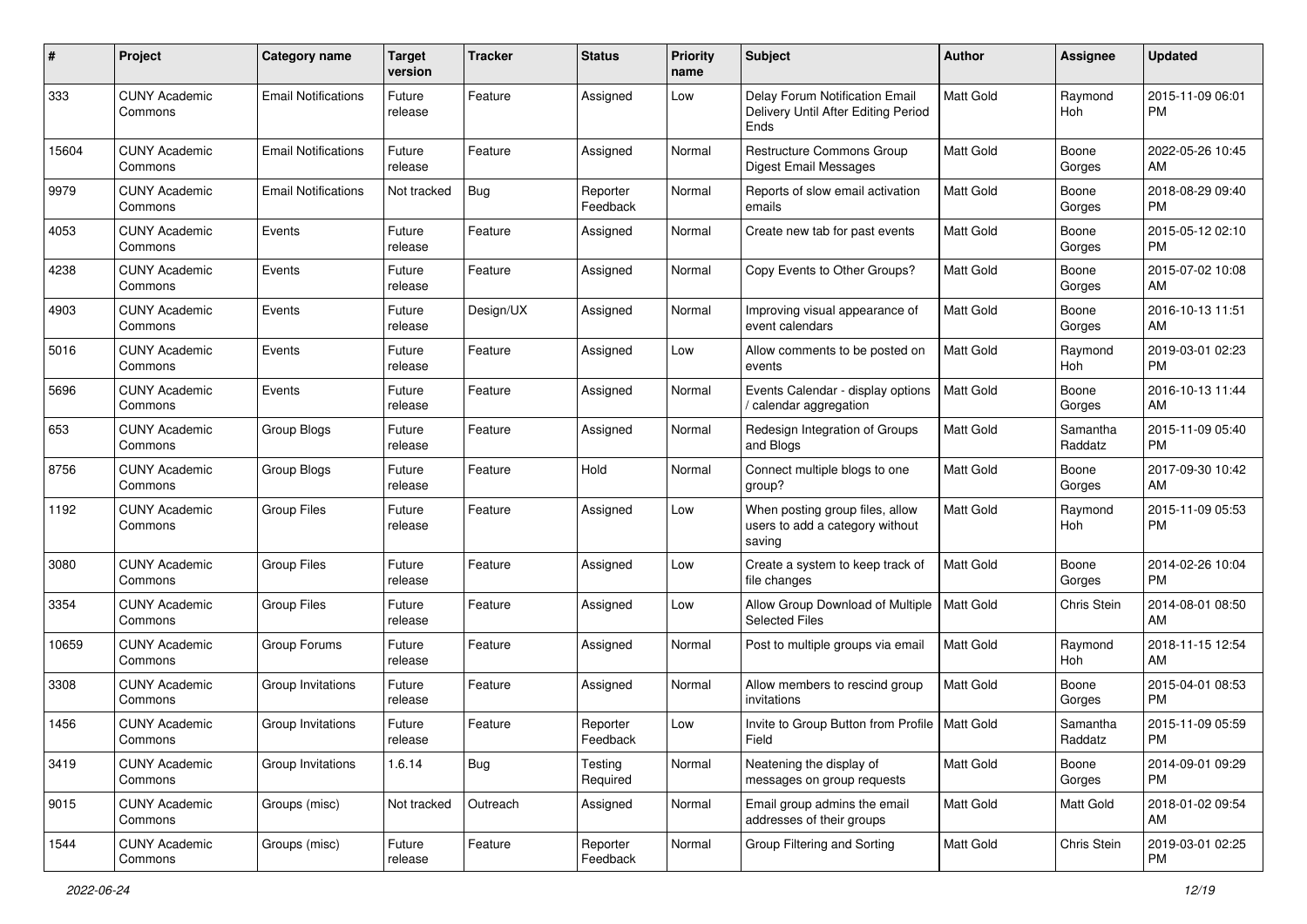| #    | Project                         | <b>Category name</b>    | <b>Target</b><br>version | <b>Tracker</b> | <b>Status</b>        | <b>Priority</b><br>name | Subject                                                                | Author           | <b>Assignee</b>     | <b>Updated</b>                |
|------|---------------------------------|-------------------------|--------------------------|----------------|----------------------|-------------------------|------------------------------------------------------------------------|------------------|---------------------|-------------------------------|
| 7115 | <b>CUNY Academic</b><br>Commons | Groups (misc)           | Future<br>release        | Feature        | Reporter<br>Feedback | Normal                  | make licensing info clear during<br>group creation                     | <b>Matt Gold</b> | Raymond<br>Hoh      | 2020-12-08 11:32<br>AM        |
| 4980 | <b>CUNY Academic</b><br>Commons | Home Page               | Future<br>release        | Feature        | Assigned             | Normal                  | CAC Featured Content -- Adding<br>Randomization                        | Matt Gold        | Boone<br>Gorges     | 2016-12-12 03:01<br>PM        |
| 6995 | <b>CUNY Academic</b><br>Commons | Home Page               | Not tracked              | <b>Bug</b>     | Assigned             | Normal                  | member filter on homepage not<br>working                               | <b>Matt Gold</b> | Raymond<br>Hoh      | 2016-12-11 09:46<br><b>PM</b> |
| 3517 | <b>CUNY Academic</b><br>Commons | My Commons              | Future<br>release        | Feature        | Assigned             | Normal                  | Mute/Unmute My Commons<br>updates                                      | <b>Matt Gold</b> | Raymond<br>Hoh      | 2015-11-09 01:19<br><b>PM</b> |
| 3536 | <b>CUNY Academic</b><br>Commons | My Commons              | Future<br>release        | Feature        | Assigned             | Normal                  | Infinite Scroll on My Commons<br>page                                  | Matt Gold        | Raymond<br>Hoh      | 2015-04-13 04:42<br><b>PM</b> |
| 3577 | <b>CUNY Academic</b><br>Commons | My Commons              | Future<br>release        | Design/UX      | Assigned             | Normal                  | Replies to items in My Commons                                         | Matt Gold        | Raymond<br>Hoh      | 2015-04-09 05:19<br>PM        |
| 9028 | <b>CUNY Academic</b><br>Commons | Onboarding              | Future<br>release        | Feature        | Assigned             | Normal                  | suggest groups to new members<br>during the registration process       | <b>Matt Gold</b> | Chris Stein         | 2018-10-24 12:34<br><b>PM</b> |
| 5955 | <b>CUNY Academic</b><br>Commons | Outreach                | Future<br>release        | Feature        | Assigned             | Normal                  | Create auto-newsletter for<br>commons members                          | <b>Matt Gold</b> | Luke Waltzer        | 2016-08-30 10:34<br>AM        |
| 2013 | <b>CUNY Academic</b><br>Commons | Public Portfolio        | Future<br>release        | Feature        | Assigned             | Low                     | Have Profile Privacy Options<br>show up only for filled-in fields      | Matt Gold        | Boone<br>Gorges     | 2015-11-09 06:09<br><b>PM</b> |
| 3042 | <b>CUNY Academic</b><br>Commons | <b>Public Portfolio</b> | Future<br>release        | Feature        | Assigned             | Normal                  | Browsing member interests                                              | <b>Matt Gold</b> | Boone<br>Gorges     | 2015-03-21 09:04<br><b>PM</b> |
| 3220 | <b>CUNY Academic</b><br>Commons | <b>Public Portfolio</b> | Future<br>release        | Feature        | Assigned             | Normal                  | Add indent/outdent option to<br>Formatting Buttons on Profile<br>Page  | <b>Matt Gold</b> | Boone<br>Gorges     | 2014-05-21 10:39<br>PM        |
| 3768 | <b>CUNY Academic</b><br>Commons | <b>Public Portfolio</b> | Future<br>release        | Feature        | Assigned             | Normal                  | Institutions/Past positions on<br>public portfolios                    | Matt Gold        | Boone<br>Gorges     | 2018-04-23 10:44<br>AM        |
| 3770 | <b>CUNY Academic</b><br>Commons | <b>Public Portfolio</b> | Future<br>release        | Feature        | Assigned             | Normal                  | Improve Layout/Formatting of<br>Positions Area on Public<br>Portfolios | <b>Matt Gold</b> | Chris Stein         | 2015-04-01 09:17<br><b>PM</b> |
| 4404 | <b>CUNY Academic</b><br>Commons | <b>Public Portfolio</b> | Future<br>release        | Design/UX      | Assigned             | Normal                  | Change color of permissions info<br>on portfolio editing interface     | <b>Matt Gold</b> | Samantha<br>Raddatz | 2015-08-11 05:28<br><b>PM</b> |
| 6115 | <b>CUNY Academic</b><br>Commons | Publicity               | Not tracked              | Feature        | Assigned             | Normal                  | create digital signage for GC                                          | Matt Gold        | scott voth          | 2016-10-11 10:09<br><b>PM</b> |
| 6014 | <b>CUNY Academic</b><br>Commons | Publicity               | Future<br>reiease        | Publicity      | Reporter<br>Feedback | Normal                  | Google search listing                                                  | Matt Gold        | Boone<br>Gorges     | 2016-09-21 03:48<br>PM        |
| 940  | <b>CUNY Academic</b><br>Commons | Redmine                 | Future<br>release        | Feature        | Assigned             | Low                     | Communication with users after<br>releases                             | Matt Gold        | Dominic<br>Giglio   | 2012-09-09 04:36<br>PM        |
| 370  | <b>CUNY Academic</b><br>Commons | Registration            | Future<br>release        | Feature        | Assigned             | High                    | <b>Guest Accounts</b>                                                  | Matt Gold        | Matt Gold           | 2015-04-09 09:33<br><b>PM</b> |
| 6671 | <b>CUNY Academic</b><br>Commons | Reply By Email          | Not tracked              | <b>Bug</b>     | Assigned             | Normal                  | "Post too often" RBE error<br>message                                  | Matt Gold        | Raymond<br>Hoh      | 2016-11-11 09:55<br>AM        |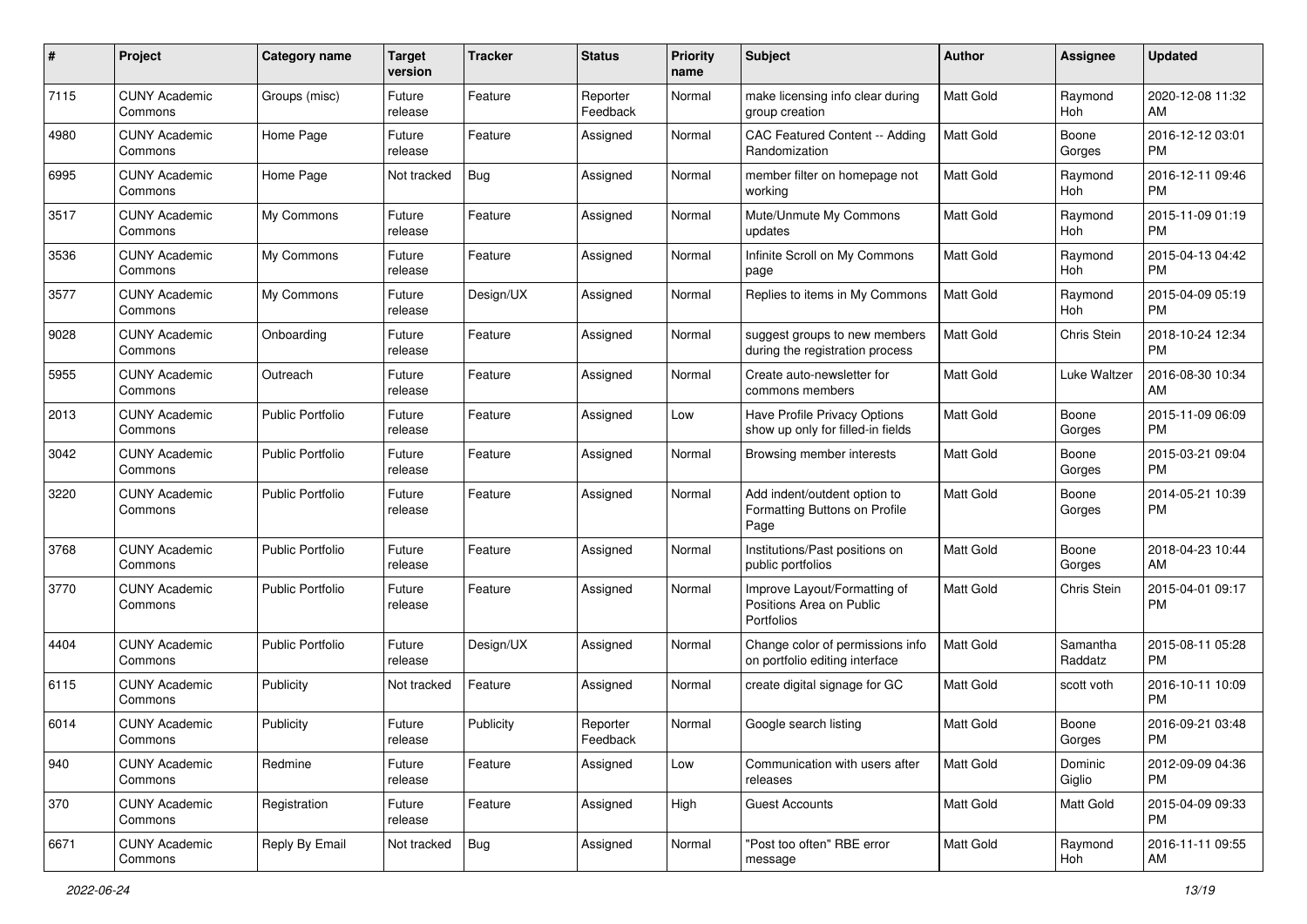| $\pmb{\#}$ | Project                         | Category name           | Target<br>version | <b>Tracker</b> | <b>Status</b>        | <b>Priority</b><br>name | <b>Subject</b>                                                                            | Author           | Assignee              | <b>Updated</b>                |
|------------|---------------------------------|-------------------------|-------------------|----------------|----------------------|-------------------------|-------------------------------------------------------------------------------------------|------------------|-----------------------|-------------------------------|
| 8976       | <b>CUNY Academic</b><br>Commons | Reply By Email          | Not tracked       | Feature        | Assigned             | Normal                  | Package RBE new topics<br>posting?                                                        | Matt Gold        | Raymond<br><b>Hoh</b> | 2017-12-04 02:34<br><b>PM</b> |
| 3369       | <b>CUNY Academic</b><br>Commons | Reply By Email          | Not tracked       | Outreach       | Hold                 | Normal                  | Release reply by email to WP<br>plugin directory                                          | Matt Gold        | Raymond<br>Hoh        | 2016-03-01 12:46<br>РM        |
| 8991       | <b>CUNY Academic</b><br>Commons | Reply By Email          | Not tracked       | Bug            | Hold                 | Normal                  | RBE duplicate email message<br>issue                                                      | Matt Gold        | Raymond<br><b>Hoh</b> | 2018-02-18 08:53<br>PM        |
| 3662       | <b>CUNY Academic</b><br>Commons | <b>SEO</b>              | Future<br>release | Feature        | Assigned             | Normal                  | Duplicate Content/SEO/Google<br>issues                                                    | <b>Matt Gold</b> | Raymond<br><b>Hoh</b> | 2015-04-13 04:37<br><b>PM</b> |
| 8898       | <b>CUNY Academic</b><br>Commons | Social Paper            | Not tracked       | Feature        | Assigned             | Normal                  | Usage data on docs and social<br>paper                                                    | Matt Gold        | Matt Gold             | 2017-11-16 11:32<br>AM        |
| 6426       | <b>CUNY Academic</b><br>Commons | Spam/Spam<br>Prevention | Future<br>release | Feature        | Assigned             | Normal                  | Force captcha on all comments?                                                            | Matt Gold        | <b>Tahir Butt</b>     | 2016-10-24 02:06<br>PM        |
| 8666       | <b>CUNY Academic</b><br>Commons | Teaching                | Not tracked       | Documentation  | Assigned             | Normal                  | Create Teaching on the<br>Commons Resource Page                                           | Matt Gold        | Laurie Hurson         | 2019-09-23 03:16<br><b>PM</b> |
| 3090       | <b>CUNY Academic</b><br>Commons | Twitter page            | Future<br>release | Feature        | Assigned             | Normal                  | Prevent Retweets from showing<br>up on Commons twitter page                               | Matt Gold        | <b>Tahir Butt</b>     | 2016-10-24 11:31<br>AM        |
| 4661       | <b>CUNY Academic</b><br>Commons | User Experience         | Future<br>release | Bug            | Assigned             | Normal                  | <b>Simplify Events text</b>                                                               | Matt Gold        | Samantha<br>Raddatz   | 2015-10-02 09:06<br>PM        |
| 5316       | <b>CUNY Academic</b><br>Commons | <b>User Experience</b>  | Future<br>release | Feature        | Assigned             | Normal                  | Prompt user email address<br>updates                                                      | Matt Gold        | Stephen Real          | 2016-12-21 03:30<br><b>PM</b> |
| 6298       | <b>CUNY Academic</b><br>Commons | User Experience         | Not tracked       | Design/UX      | Assigned             | Normal                  | Examine data from survey                                                                  | Matt Gold        | Margaret<br>Galvan    | 2016-10-14 12:16<br>PM        |
| 9941       | <b>CUNY Academic</b><br>Commons | Wiki                    | Not tracked       | Support        | Assigned             | Normal                  | Wiki functionality                                                                        | Matt Gold        | Boone<br>Gorges       | 2018-06-26 10:57<br>AM        |
| 3657       | <b>CUNY Academic</b><br>Commons | WordPress (misc)        | Not tracked       | Feature        | <b>New</b>           | Normal                  | Create alert for GC email<br>addresses                                                    | Matt Gold        | Matt Gold             | 2016-04-14 11:29<br><b>PM</b> |
| 287        | <b>CUNY Academic</b><br>Commons | WordPress (misc)        | Future<br>release | Feature        | Assigned             | Normal                  | Create troubleshooting tool for<br>account sign-up                                        | Matt Gold        | Boone<br>Gorges       | 2015-11-09 06:17<br><b>PM</b> |
| 365        | <b>CUNY Academic</b><br>Commons | WordPress (misc)        | Future<br>release | Feature        | Assigned             | Normal                  | <b>Create Mouseover Tooltips</b><br>throughout Site                                       | Matt Gold        | Chris Stein           | 2015-11-09 06:18<br>PM        |
| 636        | <b>CUNY Academic</b><br>Commons | WordPress (misc)        | Not tracked       | Support        | Assigned             | Normal                  | Create Lynda.com-like Table of<br><b>Contents for Prospective Tutorial</b><br>Screencasts | <b>Matt Gold</b> | scott voth            | 2016-02-23 03:12<br><b>PM</b> |
| 1105       | <b>CUNY Academic</b><br>Commons | WordPress (misc)        | Future<br>release | Feature        | Assigned             | Normal                  | Rephrase Blog Privacy Options                                                             | Matt Gold        | Samantha<br>Raddatz   | 2015-11-09 06:19<br><b>PM</b> |
| 3759       | <b>CUNY Academic</b><br>Commons | WordPress (misc)        | Future<br>release | Feature        | Assigned             | Normal                  | Review Interface for Adding Users   Matt Gold<br>to Blogs                                 |                  | Boone<br>Gorges       | 2015-03-24 05:52<br><b>PM</b> |
| 10040      | <b>CUNY Academic</b><br>Commons | WordPress (misc)        | Not tracked       | <b>Bug</b>     | Reporter<br>Feedback | Normal                  | User doesn't see full list of themes                                                      | <b>Matt Gold</b> | Boone<br>Gorges       | 2018-07-25 10:12<br>AM        |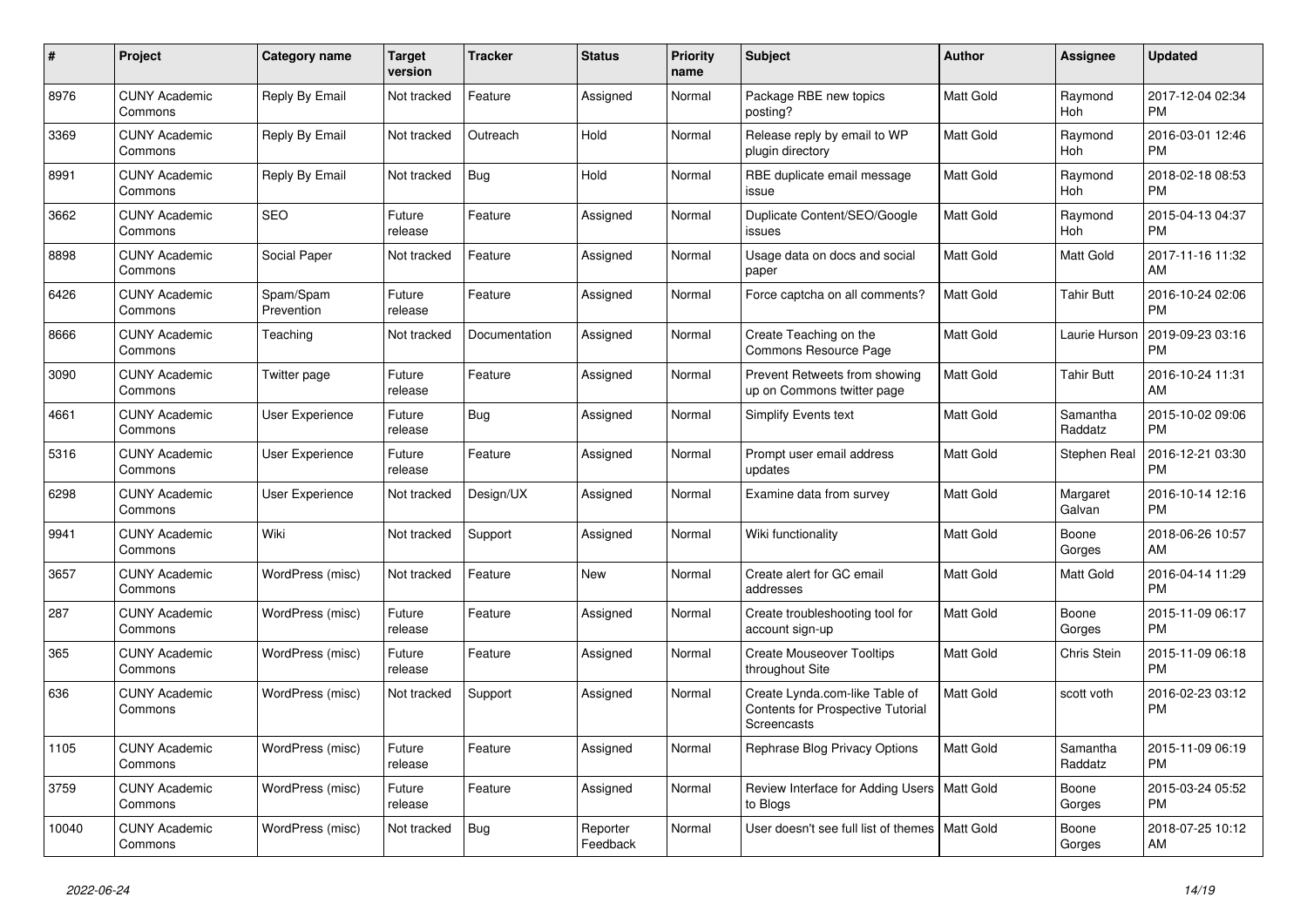| #    | Project                         | <b>Category name</b>     | <b>Target</b><br>version | <b>Tracker</b> | <b>Status</b>        | <b>Priority</b><br>name | Subject                                                                                                                                      | Author                 | <b>Assignee</b>     | <b>Updated</b>                |
|------|---------------------------------|--------------------------|--------------------------|----------------|----------------------|-------------------------|----------------------------------------------------------------------------------------------------------------------------------------------|------------------------|---------------------|-------------------------------|
| 364  | <b>CUNY Academic</b><br>Commons | <b>WordPress Plugins</b> | Future<br>release        | Feature        | New                  | Normal                  | <b>Bulletin Board</b>                                                                                                                        | <b>Matt Gold</b>       |                     | 2015-01-05 08:50<br><b>PM</b> |
| 497  | <b>CUNY Academic</b><br>Commons | <b>WordPress Plugins</b> | Future<br>release        | Feature        | Assigned             | Normal                  | Drag and Drop Ordering on<br>Gallery Post Plugin                                                                                             | <b>Matt Gold</b>       | <b>Ron Rennick</b>  | 2015-11-09 06:18<br><b>PM</b> |
| 658  | <b>CUNY Academic</b><br>Commons | <b>WordPress Plugins</b> | Future<br>release        | Feature        | Assigned             | Normal                  | Rebulid Sitewide Tag Suggestion                                                                                                              | <b>Matt Gold</b>       | Boone<br>Gorges     | 2015-01-05 08:47<br><b>PM</b> |
| 1562 | <b>CUNY Academic</b><br>Commons | <b>WordPress Plugins</b> | Future<br>release        | Feature        | Assigned             | Low                     | Play with NYT Collaborative<br><b>Authoring Tool</b>                                                                                         | <b>Matt Gold</b>       | Boone<br>Gorges     | 2015-01-05 08:47<br><b>PM</b> |
| 2223 | <b>CUNY Academic</b><br>Commons | <b>WordPress Plugins</b> | Future<br>release        | Feature        | Assigned             | Low                     | Add Participad to the CUNY<br><b>Academic Commons</b>                                                                                        | <b>Matt Gold</b>       | Boone<br>Gorges     | 2014-09-17 10:03<br><b>PM</b> |
| 9947 | <b>CUNY Academic</b><br>Commons | <b>WordPress Plugins</b> | Future<br>release        | Feature        | Reporter<br>Feedback | Normal                  | Install H5P quiz plugin                                                                                                                      | <b>Matt Gold</b>       | Boone<br>Gorges     | 2018-09-11 11:01<br>AM        |
| 412  | <b>CUNY Academic</b><br>Commons | <b>WordPress Themes</b>  | Future<br>release        | Feature        | Assigned             | Normal                  | <b>Featured Themes</b>                                                                                                                       | Matt Gold              | Dominic<br>Giglio   | 2015-01-05 08:44<br><b>PM</b> |
| 4986 | <b>CUNY Academic</b><br>Commons | ZenDesk                  | Not tracked              | Support        | Assigned             | Normal                  | Prepare documentation for<br>Zendesk re web widget                                                                                           | <b>Matt Gold</b>       | Samantha<br>Raddatz | 2016-02-25 03:09<br><b>PM</b> |
| 481  | <b>CUNY Academic</b><br>Commons | Groups (misc)            | Future<br>release        | Feature        | Assigned             | Normal                  | ability to archive inactive groups<br>and blogs                                                                                              | Michael Mandiberg      | Samantha<br>Raddatz | 2015-11-09 05:56<br><b>PM</b> |
| 9908 | <b>CUNY Academic</b><br>Commons |                          | Not tracked              | Feature        | New                  | Normal                  | Is it possible to send email<br>updates to users (or an email<br>address not on the list) for only a<br>single page AFTER being<br>prompted? | <b>Michael Shields</b> | scott voth          | 2018-06-11 01:34<br><b>PM</b> |
| 3458 | <b>CUNY Academic</b><br>Commons | Groups (misc)            | Future<br>release        | Feature        | Assigned             | Normal                  | Filter Members of Group by<br>Campus                                                                                                         | Michael Smith          | Samantha<br>Raddatz | 2014-09-26 08:32<br><b>PM</b> |
| 2167 | <b>CUNY Academic</b><br>Commons | WordPress (misc)         | Future<br>release        | <b>Bug</b>     | Assigned             | Normal                  | CAC-Livestream Plugin Issues                                                                                                                 | Michael Smith          | Dominic<br>Giglio   | 2015-01-02 03:06<br><b>PM</b> |
| 2754 | <b>CUNY Academic</b><br>Commons | Design                   | Future<br>release        | Feature        | Assigned             | Normal                  | Determine strategy for CAC logo<br>handling in top header                                                                                    | Micki Kaufman          | Chris Stein         | 2015-01-05 08:53<br><b>PM</b> |
| 2753 | <b>CUNY Academic</b><br>Commons | <b>Public Portfolio</b>  | Future<br>release        | Feature        | <b>New</b>           | Normal                  | Create actual actual tagification in<br>academic interests and other<br>fields                                                               | Micki Kaufman          | Boone<br>Gorges     | 2015-01-05 08:52<br><b>PM</b> |
| 3506 | <b>CUNY Academic</b><br>Commons | Publicity                | 1.7                      | Publicity      | <b>New</b>           | Normal                  | Prepare 1.7 email messaging                                                                                                                  | Micki Kaufman          | Micki<br>Kaufman    | 2014-10-01 12:36<br><b>PM</b> |
| 3509 | <b>CUNY Academic</b><br>Commons | Publicity                | 1.7                      | Publicity      | New                  | Normal                  | Create 1.7 digital signage imagery                                                                                                           | Micki Kaufman          | Marilyn<br>Weber    | 2014-10-01 12:40<br><b>PM</b> |
| 3510 | <b>CUNY Academic</b><br>Commons | Publicity                | 1.7                      | Publicity      | Assigned             | Normal                  | Post on the News Blog re: 'My<br>Commons'                                                                                                    | Micki Kaufman          | Sarah<br>Morgano    | 2014-10-15 11:18<br>AM        |
| 3511 | <b>CUNY Academic</b><br>Commons | Publicity                | 1.7                      | Publicity      | Assigned             | Normal                  | Social media for 1.7                                                                                                                         | Micki Kaufman          | Sarah<br>Morgano    | 2014-10-14 03:32<br>PM        |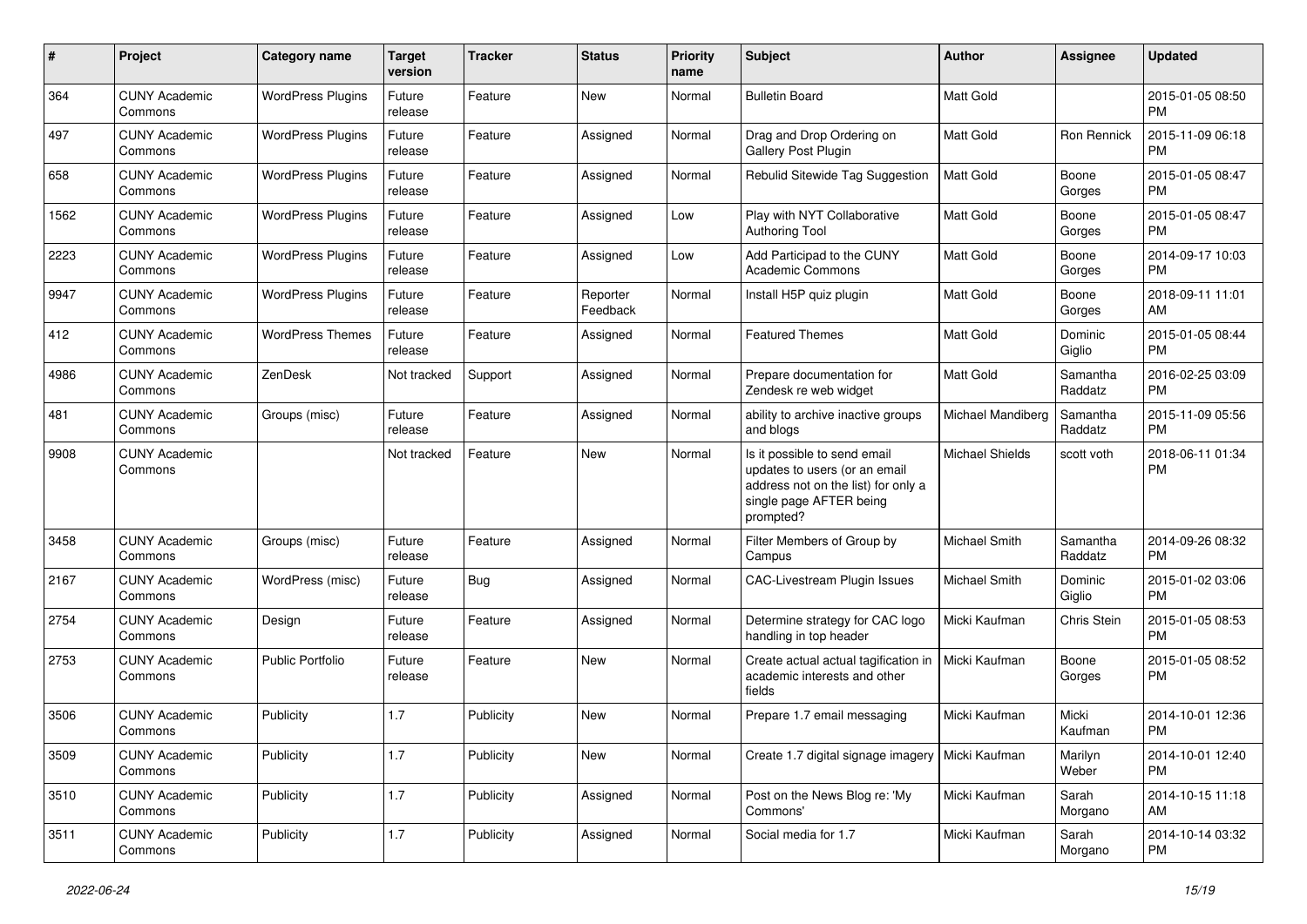| #     | Project                         | <b>Category name</b>     | <b>Target</b><br>version | <b>Tracker</b> | <b>Status</b>        | <b>Priority</b><br>name | <b>Subject</b>                                                                                  | <b>Author</b>           | <b>Assignee</b>       | <b>Updated</b>                |
|-------|---------------------------------|--------------------------|--------------------------|----------------|----------------------|-------------------------|-------------------------------------------------------------------------------------------------|-------------------------|-----------------------|-------------------------------|
| 3475  | <b>CUNY Academic</b><br>Commons | Events                   | Future<br>release        | Feature        | Assigned             | Normal                  | Request to add plugin to<br>streamline room<br>booking/appointment booking                      | Naomi Barrettara        | Boone<br>Gorges       | 2014-12-01 05:14<br><b>PM</b> |
| 9346  | <b>CUNY Academic</b><br>Commons | WordPress (misc)         | Not tracked              | Bug            | <b>New</b>           | Normal                  | Clone cetls.bmcc.cuny.edu for<br>development                                                    | Owen Roberts            | Raymond<br><b>Hoh</b> | 2018-03-06 05:35<br><b>PM</b> |
| 6665  | <b>CUNY Academic</b><br>Commons |                          | Not tracked              | Publicity      | New                  | Normal                  | Dead Link in 1.10 announcement<br>post                                                          | Paige Dupont            | Stephen Real          | 2016-12-01 03:11<br><b>PM</b> |
| 11449 | <b>CUNY Academic</b><br>Commons | WordPress - Media        | Not tracked              | Support        | Reporter<br>Feedback | Normal                  | Cloning Media Library for JITP<br>from Staging to Production Site                               | Patrick DeDauw          | Boone<br>Gorges       | 2019-05-13 12:00<br><b>PM</b> |
| 14483 | <b>CUNY Academic</b><br>Commons | WordPress - Media        | Not tracked              | Bug            | Reporter<br>Feedback | Normal                  | <b>Wordpress PDF Embed Stopped</b><br>Working after JITP Media Clone                            | Patrick DeDauw          | Boone<br>Gorges       | 2021-05-20 01:51<br><b>PM</b> |
| 8675  | <b>CUNY Academic</b><br>Commons | User Onboarding          | Future<br>release        | Bug            | Reporter<br>Feedback | Low                     | Add new User search screen calls<br>for the input of email address but<br>doesn't work with one | Paul Hebert             | Boone<br>Gorges       | 2017-10-11 11:17<br>AM        |
| 14792 | <b>CUNY Academic</b><br>Commons |                          |                          | <b>Bug</b>     | <b>New</b>           | Normal                  | Inconsistent email notifications<br>from gravity forms                                          | Raffi<br>Khatchadourian |                       | 2021-10-04 01:50<br><b>PM</b> |
| 16294 | <b>CUNY Academic</b><br>Commons |                          |                          | <b>Bug</b>     | <b>New</b>           | Urgent                  | CAC is down                                                                                     | Raffi<br>Khatchadourian |                       | 2022-06-24 02:36<br><b>PM</b> |
| 16290 | <b>CUNY Academic</b><br>Commons |                          |                          | Feature        | Reporter<br>Feedback | Normal                  | Add Table Of Contents Block<br>plug-in                                                          | Raffi<br>Khatchadourian |                       | 2022-06-24 10:26<br>AM        |
| 9420  | <b>CUNY Academic</b><br>Commons | cuny.is                  | Not tracked              | Feature        | <b>New</b>           | Normal                  | Request for http://cuny.is/streams                                                              | Raffi<br>Khatchadourian | Marilyn<br>Weber      | 2018-04-02 10:08<br>AM        |
| 11077 | <b>CUNY Academic</b><br>Commons | Events                   | Not tracked              | Feature        | Reporter<br>Feedback | Normal                  | Show event category description<br>in event list view                                           | Raffi<br>Khatchadourian |                       | 2019-02-12 10:38<br><b>PM</b> |
| 15242 | <b>CUNY Academic</b><br>Commons | Performance              | Not tracked              | Bug            | Reporter<br>Feedback | Normal                  | Slugist site                                                                                    | Raffi<br>Khatchadourian | Boone<br>Gorges       | 2022-02-07 11:14<br>AM        |
| 5182  | <b>CUNY Academic</b><br>Commons | Social Paper             | Future<br>release        | Design/UX      | <b>New</b>           | Normal                  | "Publishing" a private paper on<br>social paper?                                                | Raffi<br>Khatchadourian | Boone<br>Gorges       | 2016-10-13 04:12<br><b>PM</b> |
| 5183  | <b>CUNY Academic</b><br>Commons | Social Paper             | Future<br>release        | Design/UX      | <b>New</b>           | Normal                  | Creating a new paper when<br>viewing an existing paper                                          | Raffi<br>Khatchadourian | Samantha<br>Raddatz   | 2016-02-02 12:09<br><b>PM</b> |
| 8498  | <b>CUNY Academic</b><br>Commons | <b>WordPress Plugins</b> | Future<br>release        | Feature        | <b>New</b>           | Low                     | <b>Gravity Forms Email Users</b>                                                                | Raffi<br>Khatchadourian | Matt Gold             | 2017-10-13 12:58<br><b>PM</b> |
| 15516 | <b>CUNY Academic</b><br>Commons | <b>WordPress Plugins</b> |                          | <b>Bug</b>     | Reporter<br>Feedback | Normal                  | Can't publish or save draft of post<br>on wordpress.com                                         | Raffi<br>Khatchadourian | Raymond<br>Hoh        | 2022-03-02 05:52<br><b>PM</b> |
| 11243 | <b>CUNY Academic</b><br>Commons | BuddyPress (misc)        | Future<br>release        | <b>Bug</b>     | <b>New</b>           | Normal                  | Audit bp-custom.php                                                                             | Raymond Hoh             | Raymond<br><b>Hoh</b> | 2022-04-26 11:59<br>AM        |
| 14496 | <b>CUNY Academic</b><br>Commons | Domain Mapping           | Future<br>release        | <b>Bug</b>     | <b>New</b>           | Normal                  | Mapped domain SSO uses<br>third-party cookies                                                   | Raymond Hoh             | Raymond<br>Hoh        | 2021-05-24 04:03<br>PM        |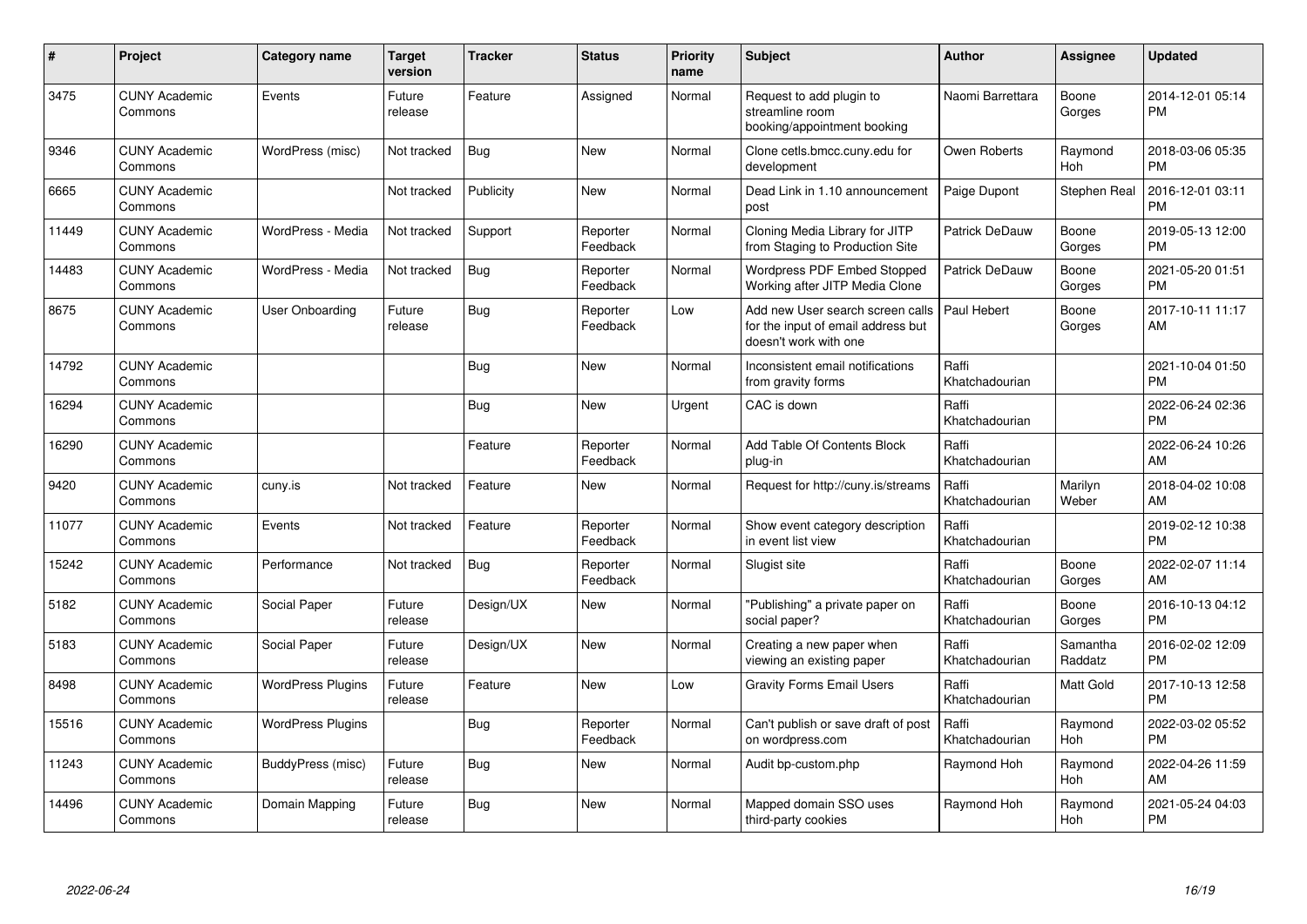| $\#$  | Project                         | <b>Category name</b>     | <b>Target</b><br>version | <b>Tracker</b> | <b>Status</b>                       | <b>Priority</b><br>name | <b>Subject</b>                                                            | <b>Author</b>    | <b>Assignee</b>       | <b>Updated</b>                |
|-------|---------------------------------|--------------------------|--------------------------|----------------|-------------------------------------|-------------------------|---------------------------------------------------------------------------|------------------|-----------------------|-------------------------------|
| 16296 | <b>CUNY Academic</b><br>Commons | Home Page                | 2.0.2                    | <b>Bug</b>     | Staged for<br>Production<br>Release | Normal                  | "Visit Profile" link on Member<br>Directory page doesn't work<br>properly | Raymond Hoh      | Raymond<br><b>Hoh</b> | 2022-06-24 07:54<br><b>PM</b> |
| 14908 | <b>CUNY Academic</b><br>Commons | Performance              |                          | Bug            | <b>New</b>                          | Normal                  | Stale object cache on cdev                                                | Raymond Hoh      | Boone<br>Gorges       | 2021-12-07 09:45<br>AM        |
| 16177 | <b>CUNY Academic</b><br>Commons | Reply By Email           |                          | <b>Bug</b>     | <b>New</b>                          | Normal                  | Switch to Inbound mode for RBE                                            | Raymond Hoh      | Raymond<br>Hoh        | 2022-05-30 04:32<br><b>PM</b> |
| 16255 | <b>CUNY Academic</b><br>Commons | WordPress (misc)         |                          | Bug            | New                                 | Normal                  | Need to define 'MULTISITE'<br>constant in wp-config.php                   | Raymond Hoh      |                       | 2022-06-19 09:31<br>AM        |
| 3691  | <b>CUNY Academic</b><br>Commons | <b>WordPress Plugins</b> | Future<br>release        | <b>Bug</b>     | <b>New</b>                          | Normal                  | <b>WPMU Domain Mapping</b><br>Debugging on cdev                           | Raymond Hoh      | Matt Gold             | 2014-12-12 09:04<br>AM        |
| 3939  | <b>CUNY Academic</b><br>Commons | <b>WordPress Plugins</b> | Future<br>release        | Bug            | Hold                                | Normal                  | Activity stream support for<br>Co-Authors Plus plugin                     | Raymond Hoh      | Raymond<br>Hoh        | 2015-11-09 06:13<br><b>PM</b> |
| 14983 | <b>CUNY Academic</b><br>Commons | WordPress (misc)         | Not tracked              | Support        | Reporter<br>Feedback                | Normal                  | 'Read More" tag not working                                               | Rebecca Krisel   | Raymond<br>Hoh        | 2021-11-23 01:17<br><b>PM</b> |
| 58    | <b>CUNY Academic</b><br>Commons | BuddyPress (misc)        | Future<br>release        | Feature        | Assigned                            | Low                     | Make member search sortable by<br>last name                               | Roberta Brody    | Boone<br>Gorges       | 2010-08-26 02:38<br><b>PM</b> |
| 5298  | <b>CUNY Academic</b><br>Commons |                          | Not tracked              | Publicity      | <b>New</b>                          | Normal                  | Survey Pop-Up Text                                                        | Samantha Raddatz | Samantha<br>Raddatz   | 2016-03-22 12:27<br><b>PM</b> |
| 4226  | <b>CUNY Academic</b><br>Commons | <b>BuddyPress Docs</b>   | Future<br>release        | Design/UX      | <b>New</b>                          | Normal                  | Add option to connect a Doc with<br>a Group                               | Samantha Raddatz | Samantha<br>Raddatz   | 2015-09-09 04:08<br><b>PM</b> |
| 4225  | <b>CUNY Academic</b><br>Commons | DiRT Integration         | Future<br>release        | Design/UX      | New                                 | Normal                  | Add information to DIRT page (in<br>Create a Group)                       | Samantha Raddatz | <b>Matt Gold</b>      | 2015-06-26 03:14<br><b>PM</b> |
| 4592  | <b>CUNY Academic</b><br>Commons | Events                   | Future<br>release        | Design/UX      | <b>New</b>                          | Normal                  | Event Creation - Venue Dropdown<br>Slow                                   | Samantha Raddatz | Boone<br>Gorges       | 2015-09-14 04:56<br><b>PM</b> |
| 4221  | <b>CUNY Academic</b><br>Commons | Group Forums             | Future<br>release        | Design/UX      | Assigned                            | Normal                  | Add 'Number of Posts' display<br>option to Forum page                     | Samantha Raddatz | Samantha<br>Raddatz   | 2015-06-26 02:21<br><b>PM</b> |
| 4253  | <b>CUNY Academic</b><br>Commons | <b>Public Portfolio</b>  | Future<br>release        | Design/UX      | <b>New</b>                          | Normal                  | Encourage users to add portfolio<br>content                               | Samantha Raddatz | Samantha<br>Raddatz   | 2015-07-07 11:32<br>AM        |
| 4622  | <b>CUNY Academic</b><br>Commons | <b>Public Portfolio</b>  | Future<br>release        | Design/UX      | <b>New</b>                          | Normal                  | <b>Profile Visibility Settings</b>                                        | Samantha Raddatz | Samantha<br>Raddatz   | 2015-09-21 12:18<br><b>PM</b> |
| 4222  | <b>CUNY Academic</b><br>Commons | <b>User Experience</b>   | Future<br>release        | Design/UX      | <b>New</b>                          | Normal                  | Add information to 'Delete<br>Account' page                               | Samantha Raddatz | scott voth            | 2015-06-26 11:35<br>AM        |
| 585   | <b>CUNY Academic</b><br>Commons | Group Forums             | Future<br>release        | Feature        | Assigned                            | Normal                  | Merge Forum Topics                                                        | Sarah Morgano    | Boone<br>Gorges       | 2011-07-06 04:11<br><b>PM</b> |
| 1888  | <b>CUNY Academic</b><br>Commons | Home Page                | Future<br>release        | Feature        | Assigned                            | Normal                  | Refactor BP MPO Activity Filter to<br>support proper pagination           | Sarah Morgano    | Boone<br>Gorges       | 2014-05-01 07:11<br><b>PM</b> |
| 5826  | <b>CUNY Academic</b><br>Commons | <b>WordPress Plugins</b> | Future<br>release        | Support        | Reporter<br>Feedback                | Normal                  | Remove Subscription Options<br>plugin from directory                      | Sarah Morgano    | Sarah<br>Morgano      | 2016-10-21 04:14<br><b>PM</b> |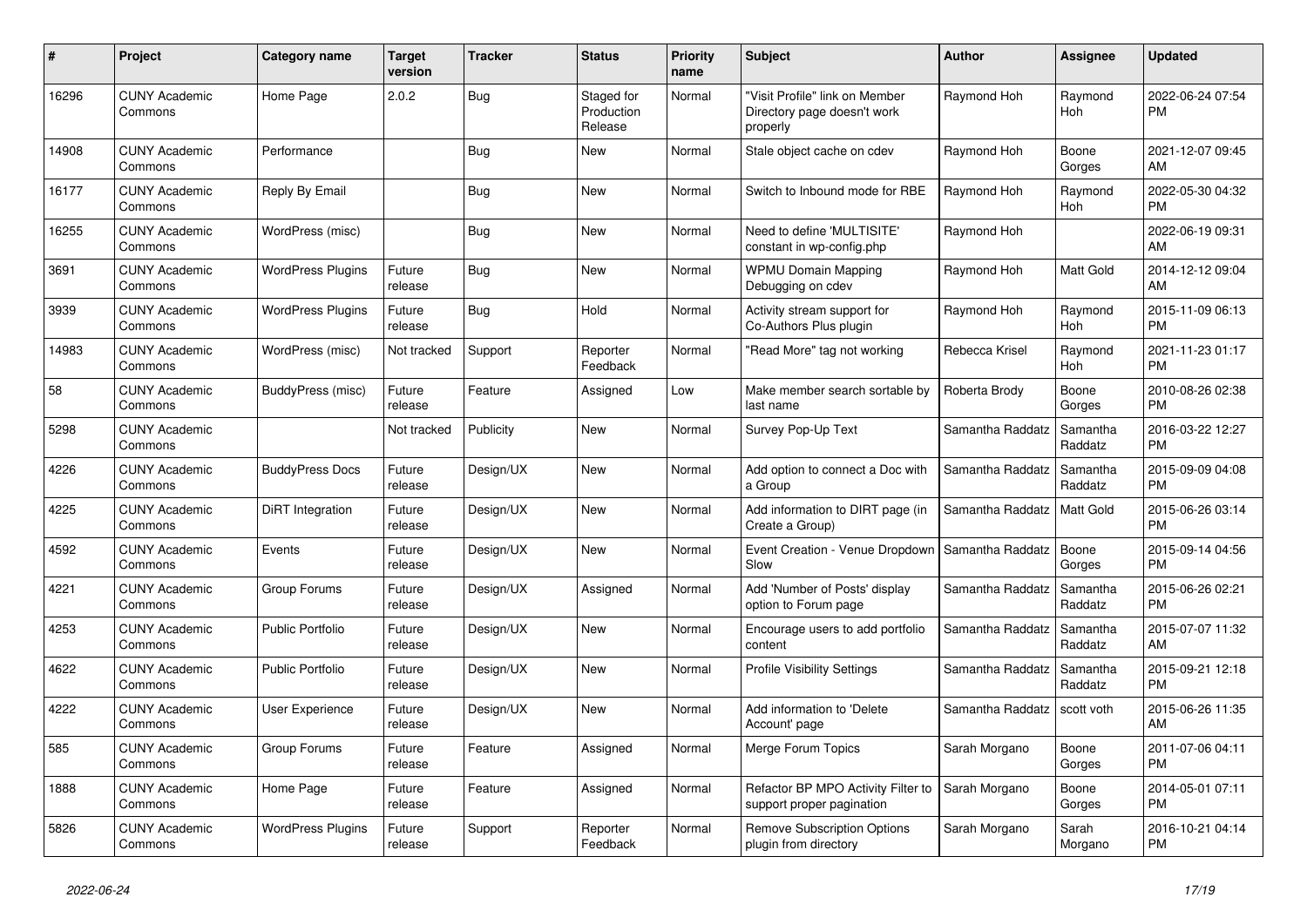| #     | Project                         | <b>Category name</b>    | <b>Target</b><br>version | <b>Tracker</b> | <b>Status</b>        | <b>Priority</b><br>name | <b>Subject</b>                                                                       | <b>Author</b> | <b>Assignee</b>    | <b>Updated</b>                |
|-------|---------------------------------|-------------------------|--------------------------|----------------|----------------------|-------------------------|--------------------------------------------------------------------------------------|---------------|--------------------|-------------------------------|
| 11393 | <b>CUNY Academic</b><br>Commons |                         | Not tracked              | Publicity      | New                  | Normal                  | After 1.15 release, ceate a hero<br>slide and post about adding a site<br>to a group | scott voth    | Patrick<br>Sweeney | 2019-05-14 10:32<br>AM        |
| 14394 | <b>CUNY Academic</b><br>Commons |                         | Not tracked              | Feature        | <b>New</b>           | Normal                  | Commons News Site - redesign                                                         | scott voth    | scott voth         | 2021-09-14 10:46<br>AM        |
| 10839 | <b>CUNY Academic</b><br>Commons | About page              | Not tracked              | Support        | New                  | Normal                  | <b>Mission Statement Needs</b><br>Revision                                           | scott voth    | Matt Gold          | 2018-12-26 10:58<br>AM        |
| 519   | <b>CUNY Academic</b><br>Commons | <b>BuddyPress Docs</b>  | Future<br>release        | Feature        | Assigned             | Low                     | TOC for individual docs - for new<br>BP "wiki-like" plugin                           | scott voth    | Boone<br>Gorges    | 2015-11-09 05:54<br><b>PM</b> |
| 14994 | <b>CUNY Academic</b><br>Commons | cdev.gc.cuny.edu        | Not tracked              | Support        | In Progress          | Normal                  | Clear Cache on CDEV                                                                  | scott voth    | Raymond<br>Hoh     | 2021-12-07 03:51<br><b>PM</b> |
| 10226 | <b>CUNY Academic</b><br>Commons | Courses                 | Future<br>release        | Feature        | New                  | Normal                  | Add "My Courses" to drop down<br>list                                                | scott voth    | Boone<br>Gorges    | 2021-11-19 12:42<br><b>PM</b> |
| 10982 | <b>CUNY Academic</b><br>Commons | Domain Mapping          | Not tracked              | Support        | Reporter<br>Feedback | Normal                  | <b>CNAME</b> question                                                                | scott voth    |                    | 2019-01-22 04:29<br><b>PM</b> |
| 11493 | <b>CUNY Academic</b><br>Commons | Domain Mapping          | Not tracked              | Support        | Reporter<br>Feedback | Normal                  | Domain Mapping Request - Talia<br>Schaffer                                           | scott voth    | <b>Matt Gold</b>   | 2019-08-06 08:39<br>AM        |
| 11531 | <b>CUNY Academic</b><br>Commons | Events                  | Future<br>release        | Feature        | New                  | Normal                  | Main Events calendar should<br>include non-public events that<br>user has access to  | scott voth    | Boone<br>Gorges    | 2019-06-11 10:00<br>AM        |
| 4438  | <b>CUNY Academic</b><br>Commons | Events                  | Future<br>release        | <b>Bug</b>     | Assigned             | Normal                  | Events Calendar - Export<br><b>Recurring Events</b>                                  | scott voth    | Daniel Jones       | 2016-05-23 04:25<br><b>PM</b> |
| 12392 | <b>CUNY Academic</b><br>Commons | Help/Codex              | Not tracked              | Documentation  | New                  | Normal                  | <b>Updates to Common Commons</b><br>Questions on Help Page                           | scott voth    | Margaret<br>Galvan | 2020-02-11 10:53<br>AM        |
| 4535  | <b>CUNY Academic</b><br>Commons | My Commons              | Future<br>release        | <b>Bug</b>     | New                  | Low                     | My Commons filter issue                                                              | scott voth    | Raymond<br>Hoh     | 2015-09-01 11:17<br>AM        |
| 10354 | <b>CUNY Academic</b><br>Commons | <b>Public Portfolio</b> | Future<br>release        | Feature        | <b>New</b>           | Normal                  | Opt out of Having a Profile Page                                                     | scott voth    | Chris Stein        | 2020-05-12 10:43<br>AM        |
| 11496 | <b>CUNY Academic</b><br>Commons | <b>Public Portfolio</b> | 1.15.2                   | Support        | <b>New</b>           | Normal                  | Replace Twitter Icon on Member<br>Portfolio page                                     | scott voth    | Boone<br>Gorges    | 2019-06-06 01:03<br><b>PM</b> |
| 5827  | <b>CUNY Academic</b><br>Commons | <b>Public Portfolio</b> | Future<br>release        | <b>Bug</b>     | Assigned             | Normal                  | Academic Interests square<br>bracket links not working                               | scott voth    | Chris Stein        | 2016-08-11 11:59<br><b>PM</b> |
| 12247 | <b>CUNY Academic</b><br>Commons | Publicity               | Not tracked              | Support        | New                  | Normal                  | Screenshot of First Commons<br>Homepage                                              | scott voth    | scott voth         | 2020-01-14 12:08<br>PM        |
| 11860 | <b>CUNY Academic</b><br>Commons | Registration            | Future<br>release        | Feature        | New                  | Normal                  | <b>Ensure Students Are Aware They</b><br>Can Use Aliases At Registration             | scott voth    |                    | 2019-09-24 08:46<br>AM        |
| 11386 | <b>CUNY Academic</b><br>Commons | WordPress - Media       | Not tracked              | Support        | Reporter<br>Feedback | Normal                  | disappearing images                                                                  | scott voth    | Boone<br>Gorges    | 2019-05-14 10:32<br>AM        |
| 15767 | <b>CUNY Academic</b><br>Commons | WordPress (misc)        |                          | Support        | New                  | Normal                  | Site loading slowly                                                                  | scott voth    | Boone<br>Gorges    | 2022-04-04 08:56<br><b>PM</b> |